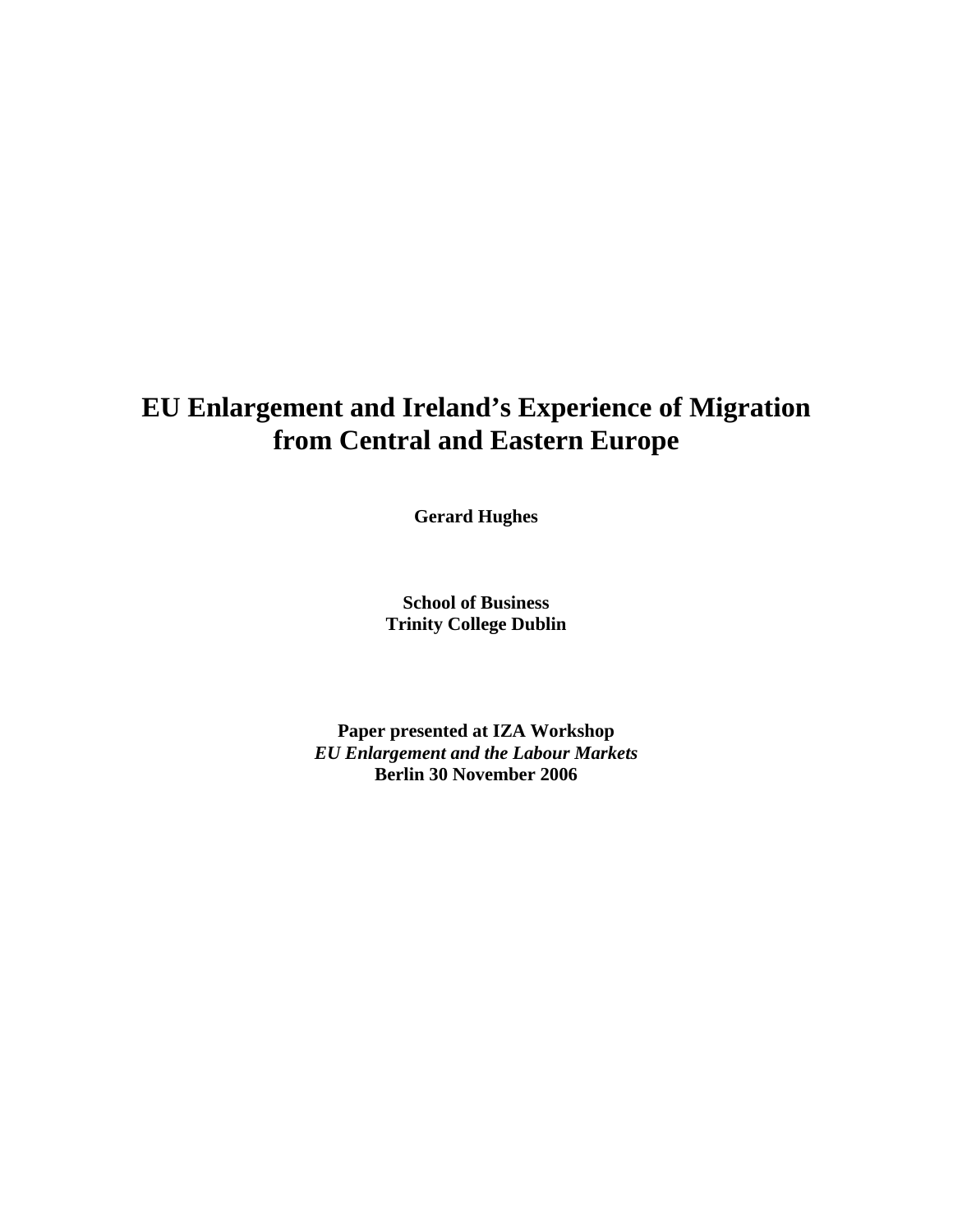## Table of Contents

- 1. Introduction
- 2. The Pre-Enlargement Debates
	- 2.1 Overview of the Debates in the EU15 Member States
	- 2.2 The Irish Enlargement Debate
	- 2.3 Outcome of the Pre-Enlargement Debates
- 3. The Development of Immigration to Ireland from the EU10 Member States
	- 3.1 Migration Flows in Aggregate and from the EU10 States
	- 3.2 Employment of EU10 Nationals in Ireland
	- 3.3 Flows of EU10 Nationals into Ireland
	- 3.4 Average Hourly Earnings of Employees in Ireland
- 4. Job Displacement and Concerns about the Next Enlargment
	- 4.1 Job Displacement
	- 4.2 Concerns about the Next Enlargement
- 5.Conclusions
- References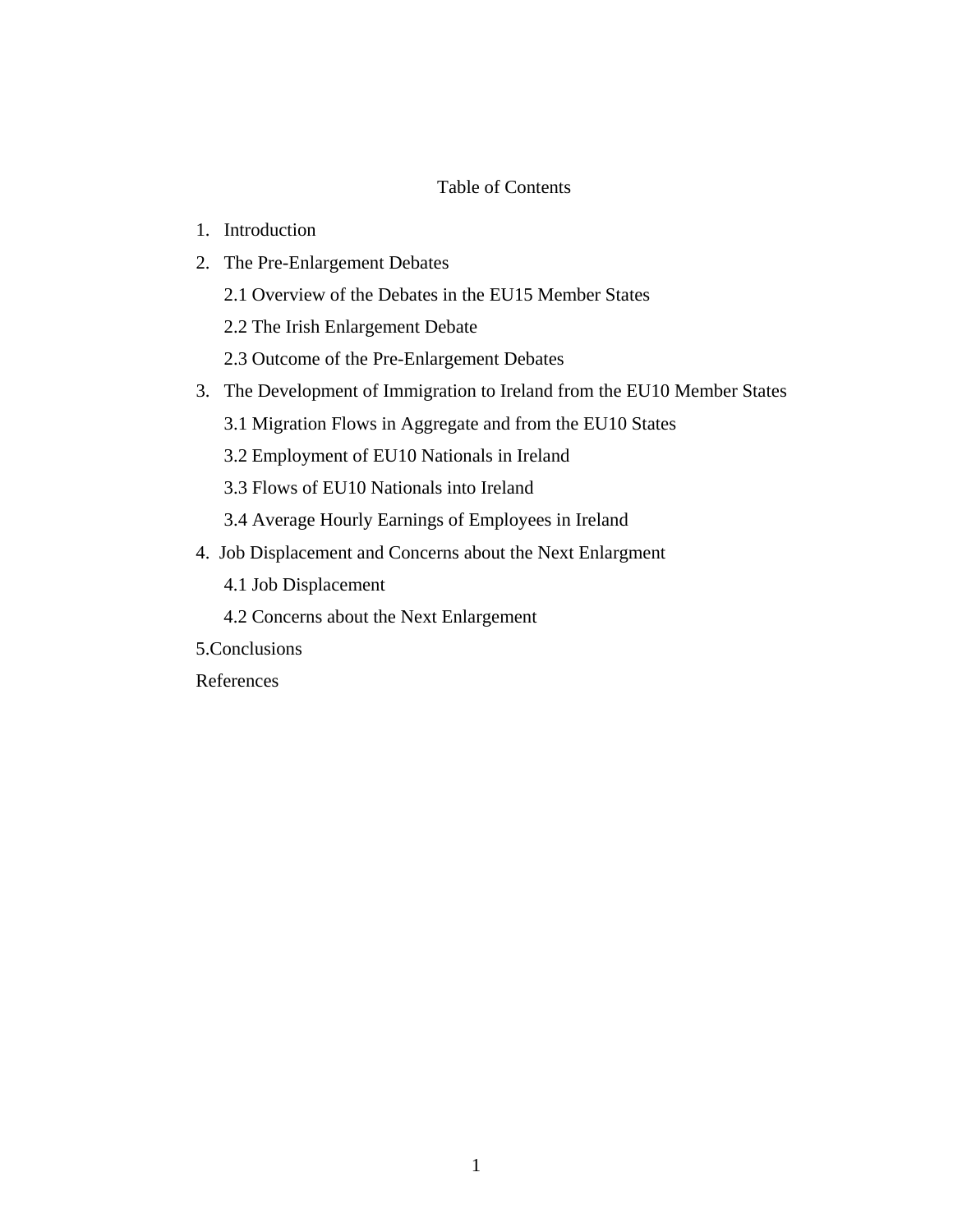## **Abbreviations**

| EU10         | The Central and Eastern European Accession States (the Czech     |  |
|--------------|------------------------------------------------------------------|--|
|              | Repuclic, Estonia, Hungary, Latvia, Lithuania, Poland, Slovenia, |  |
|              | Slovakia) plus Cyprus and Malta                                  |  |
| <b>CTA</b>   | Common Travel Area                                               |  |
| Dáil Eireann | Parliament of Ireland                                            |  |
| <b>ECJ</b>   | European Court of Justice                                        |  |
| <b>IBEC</b>  | <b>Irish Business and Employers Confederation</b>                |  |
| <b>ICP</b>   | <b>Immigration Control Platform</b>                              |  |
| <b>ICTU</b>  | <b>Irish Congress of Trade Unions</b>                            |  |
| <b>SIPTU</b> | Services, Industrial, Professional and Technical Union           |  |
| Taoiseach    | <b>Prime Minister</b>                                            |  |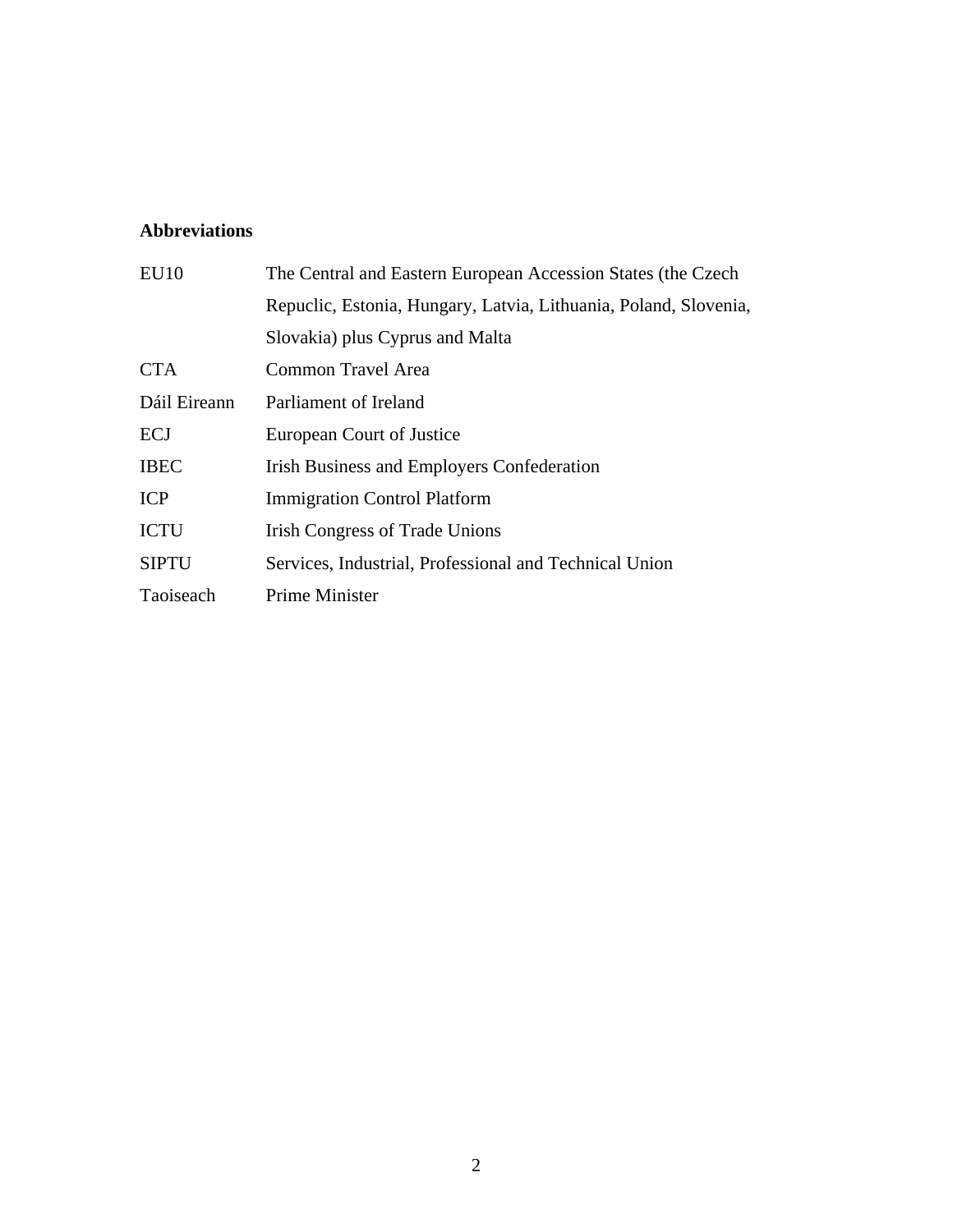# **EU Enlargement and Ireland's Experience of Migration from Central and Eastern Europe[1](#page-3-0)**

## **1. Introduction**

On the  $1<sup>st</sup>$  of May 2004 eight Central and Eastern European Countries (CEE), Cyprus and Malta<sup>[2](#page-3-1)</sup> joined the European Union. Never in EU history had so many countries or persons entered the EU at the same time, as Table 1 shows. The relative increase in the EU population post-enlargement was smaller than that experienced when Denmark, Ireland and the United Kingdom (UK) joined in 1973 and it represented an increase of only 2.8 percentage points more than when the 1986 enlargement, encompassing Spain and Portugal, occurred. Nevertheless, the magnitude of the increase in the EU population coupled with higher unemployment and lower incomes in the CEE Member States fuelled fears in the EU15 Member States of large inflows of migrants from the EU10 Member States.

| Year | No. of    | <b>Acceding Countries</b>              | Population |              |
|------|-----------|----------------------------------------|------------|--------------|
|      | Countries |                                        | Absolute   | Relative     |
|      |           |                                        | (1000s)    | $(\%$ of EU) |
| 1973 | EU 9      | Denmark, Ireland and the UK            | 64,227.8   | 30.8         |
| 1981 |           | EU 10 Greece                           | 9,700.8    | 3.5          |
| 1986 |           | EU 12 Spain and Portugal               | 48,498.9   | 16.7         |
| 1995 |           | EU 15 Austria, Finland and Sweden      | 29,339.3   | 8.4          |
| 2004 |           | EU 25 Cyprus, Czech Republic, Estonia, |            |              |
|      |           | Hungary, Latvia, Lithuania, Malta,     |            |              |
|      |           | Slovakia, Slovenia and Poland          | 74,100.0   | 19.5         |

Table 1: Population of Accession Countries Relative to EU Population

Source: Kvist (2004).

 $\overline{a}$ 

<span id="page-3-0"></span> $1$  This is an updated version of the sections dealing with Ireland of the paper by Doyle, Hughes and Wadensjo  $(2006)$ 

<span id="page-3-1"></span><sup>&</sup>lt;sup>2</sup> The ten Accession States (EU10) are Cyprus, the Czech Republic, Estonia, Hungary, Latvia, Lithuania, Malta, Poland, Slovakia, Slovenia. Nationals from the eight CEE Member States are interchangeably referred to as A8 or Accession State nationals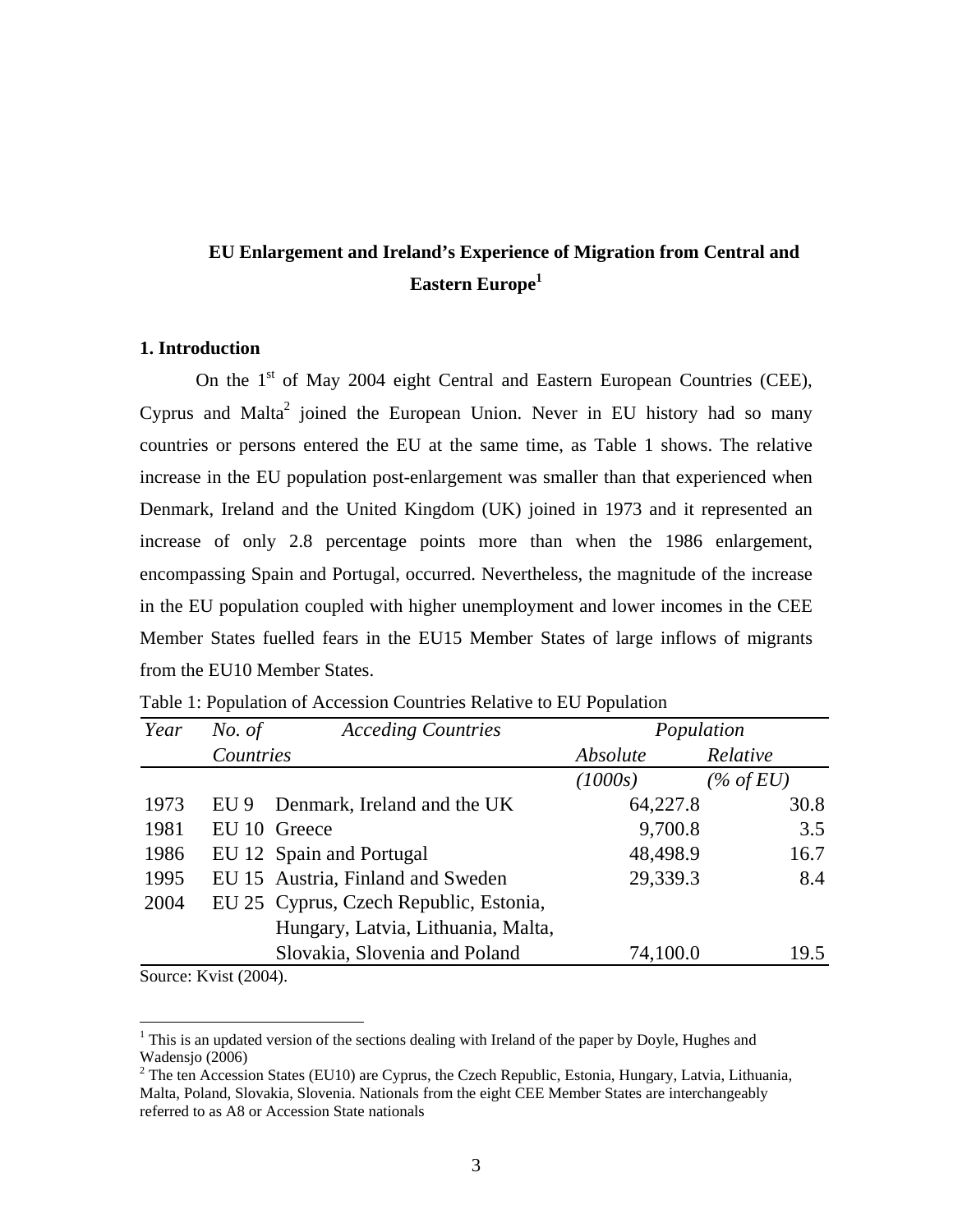These fears resulted in debates that were conditioned by the different economic circumstances obtaining in each Member State and with a watchful eye on how the debate on enlargement was developing in neighbouring Member States. The extranational dimension of the debates on enlargement had a domino effect in which Member States who initially said they were committed to free movement of labour changed their positions as the enlargement date of 1 May 2004 approached.

The next section of the paper gives an overview of the pre-enlargement debate in Ireland paying particular attention to the UK and Sweden as they were the three countries which allowed free movement of labour following enlargement. However, Ireland and the UK introduced special conditions restricting access of migrants to welfare benefits. Section three will present information on changes in migration flows from the EU10 Member States to Ireland before and after enlargement. Particular attention will be paid to the labour market position of the migrants in the period up to the second quarter of 2006. A distinction will be made between long-term and short-term migrants from the EU10 Member States and the composition of migrants from these states by nationality will be analysed. In section four consideration will be given to the issue of labour displacement, to the extent to which social (benefit) tourism has emerged, and to the factors which have influenced the Irish Government's decision to implement transitional arrangements restricting access of Bulgarian and Romanian nationals to the Irish labour market when they join the EU in 2007. The final section will present some conclusions on Ireland's experience of enlargement.

#### **2. The Pre-Enlargement Debates**

## *2.1 Overview of the Debates in the EU15 Member States*

A number of studies were commissioned to consider the likely migratory flows that would result from the EU10 enlargement. These studies have been summarised in various reports by the European Commission (2000, 2003). The earlier Commission study predicted migration flows of 333,000 per year to the EU15 initially, declining to 150,000 per year in a decade. The later study revised the earlier estimates downward. It predicted net immigration of 325,000 per year in the first five years following accession, declining to 60,000 in a decade. In a report for the Economic Policy Panel meeting in Luxembourg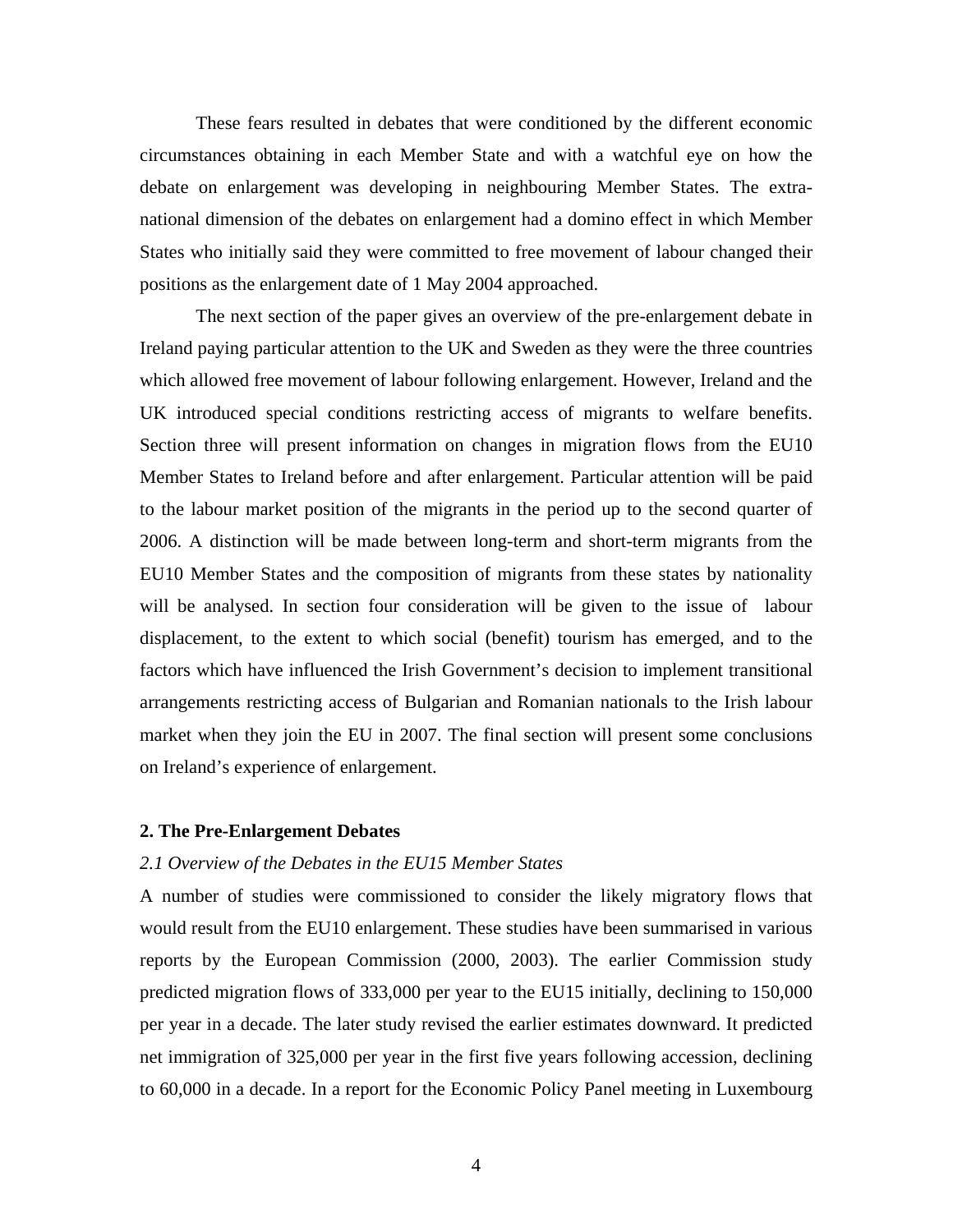in April 2005 Boeri and Brücker (2005) estimated that in the year after enlargement net migration from the Central and Eastern European Accession States would also amount to around 300,000 people and they gave an estimate of how this would be distributed across the EU15 Member States provided all of them observed European Community rules in relation to the free movement of labour. They estimated that the number of migrants from these States living in Sweden in 2005 would be about 6,700, while the number living in Ireland and the UK would be around 3,400 and 12,600 respectively. Their estimate for the UK was similar to an upper estimate of 12,600 persons per year made for the Home Office by Dustmann *et al*. (2003).

The conclusions in the European Commission reports were supported by the experience of previous accessions. Fears that the accession of Spain and Portugal in 1986 would lead to a mass influx of workers into existing Member States proved unfounded.<sup>3</sup> When Spain joined the EU in 1986 there were 109,000 Spanish nationals working in France. By 1994 this figure had fallen to just 35,000. Net migration from Portugal and Greece was approximately 7,700 and 10,000 respectively per annum between 1985 and 1997, whilst there was positive net migration from the EU to Spain over the same period (Kvist 2004).

However, the EU10 enlargement took place in a context in which all but three of the EU15 Member States adopted transitional arrangements which restricted the free movement of labour. In previous enlargement rounds all countries took the same stance in relation to the free movement of workers except Luxembourg, which employed more restrictive measures when Spain and Portugal joined. When enlargement negotiations for the EU10 states were completed in December 2002 transitional arrangements for the free movement of labour, which would allow countries to postpone the opening of their labour markets for a maximum period of seven years post-accession, were provided for in the Nice Treaty. This treaty reformed the institutional structure of the EU to cope with the enlargement. The seven year transitional period is divided into three stages, according to the "2 plus 3 plus 2" formula (European Commission 2006).

 $\overline{a}$ 

<span id="page-5-0"></span><sup>&</sup>lt;sup>3</sup> At the accession of Spain and Portugal a seven year transitional period (which was subsequently reduced to six years) was introduced. In the case of Greece a six year transitional period was agreed.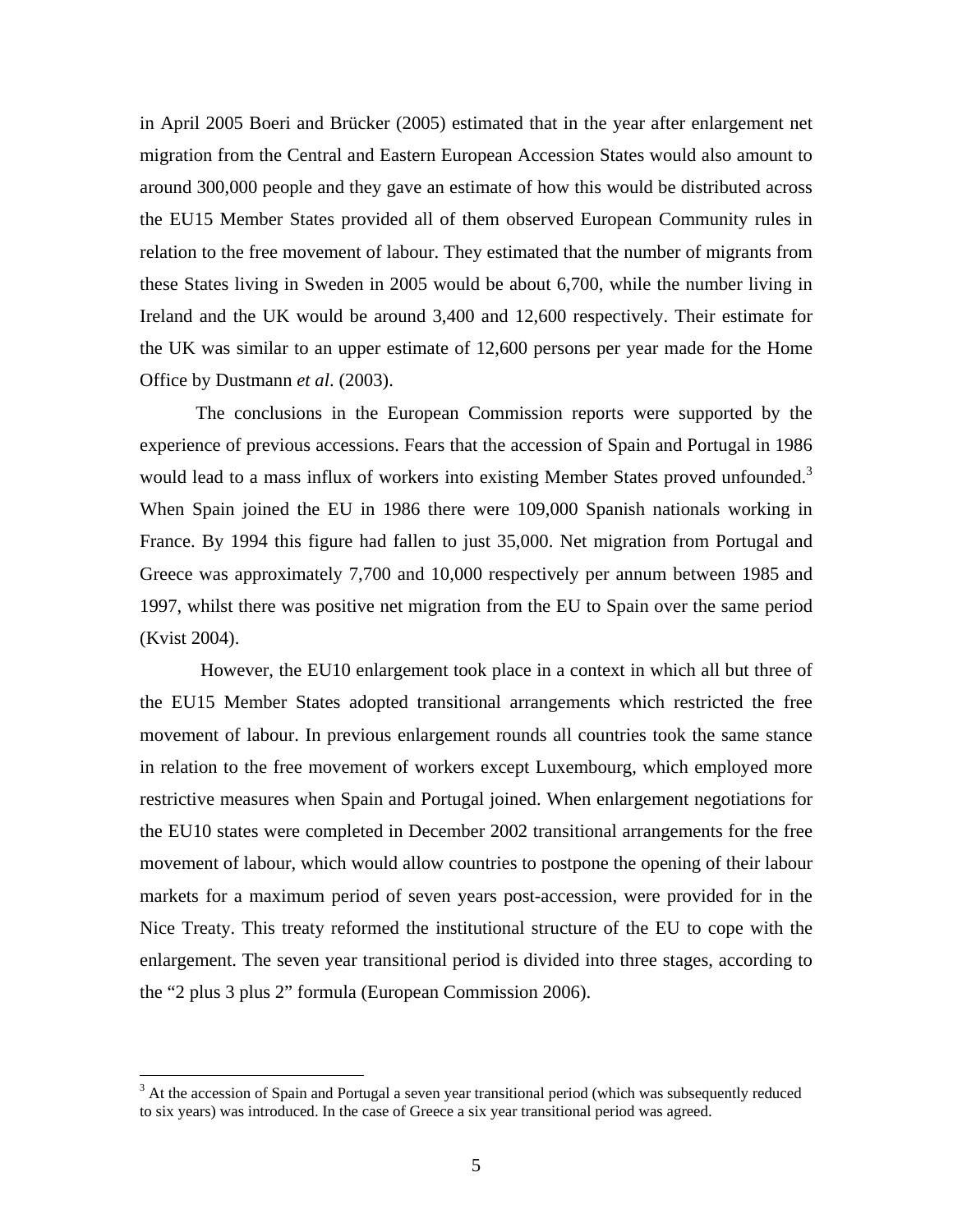As a safeguard, provision was made in the Nice Treaty that countries which decide to open their labour markets can at any stage reintroduce a work permit system temporarily should they undergo or foresee any disturbances in their labour markets. At the end of the five-year post-accession period Community rules regarding labour mobility should be introduced in all Member States. However, a country documenting that it would experience "serious disturbances" in its labour market should it allow access to the new Member States can prolong the transitional period for a further two years. At each stage of the transitional period the decision whether or not to open national labour markets is left to national Governments. From  $1<sup>st</sup>$  May 2011 Community rules governing free movement of workers will apply in all EU-25 Member States.

Leaving the decision on whether or not to open the labour market to national Governments had important consequences. Germany and Austria, who prior to accession were attracting two thirds of migrants from the Accession States, as Boeri and Brücker (2005) note, made it clear immediately that they would be availing of the transitional arrangements to restrict access to their labour markets for the full seven year period. Belgium, Finland, France, Greece and Luxembourg declared that they would be imposing tight restrictions on migrants from the Accession States for at least the first two years after Enlargement. Italy, Portugal and Spain indicated that they were in favour of the mobility of accession state workers but did not give a final decision on their policy. Therefore only five countries, Ireland, the UK, Sweden, Denmark and the Netherlands, announced on the signing of the Accession Treaty in 2003 that, from the  $1<sup>st</sup>$  of May 2004, citizens from the Accession States would receive equivalent access to their labour markets as citizens from the existing EU15.

However, the decision of Germany and Austria to restrict access to their labour markets raised concerns in smaller Member States that potential migration to bigger Member States would be diverted elsewhere (Boeri and Brücker 2005). Fuelled by fears of large labour influxes and "welfare tourism", a race to the top in terms of migration restrictions occurred in the months preceding the enlargement date (Kvist 2004). Of the five countries who declared an open labour market policy, Denmark was the first to have second thoughts. In December 2003 the Danish government announced that permission to live and work in Denmark would only be granted to people employed in jobs paid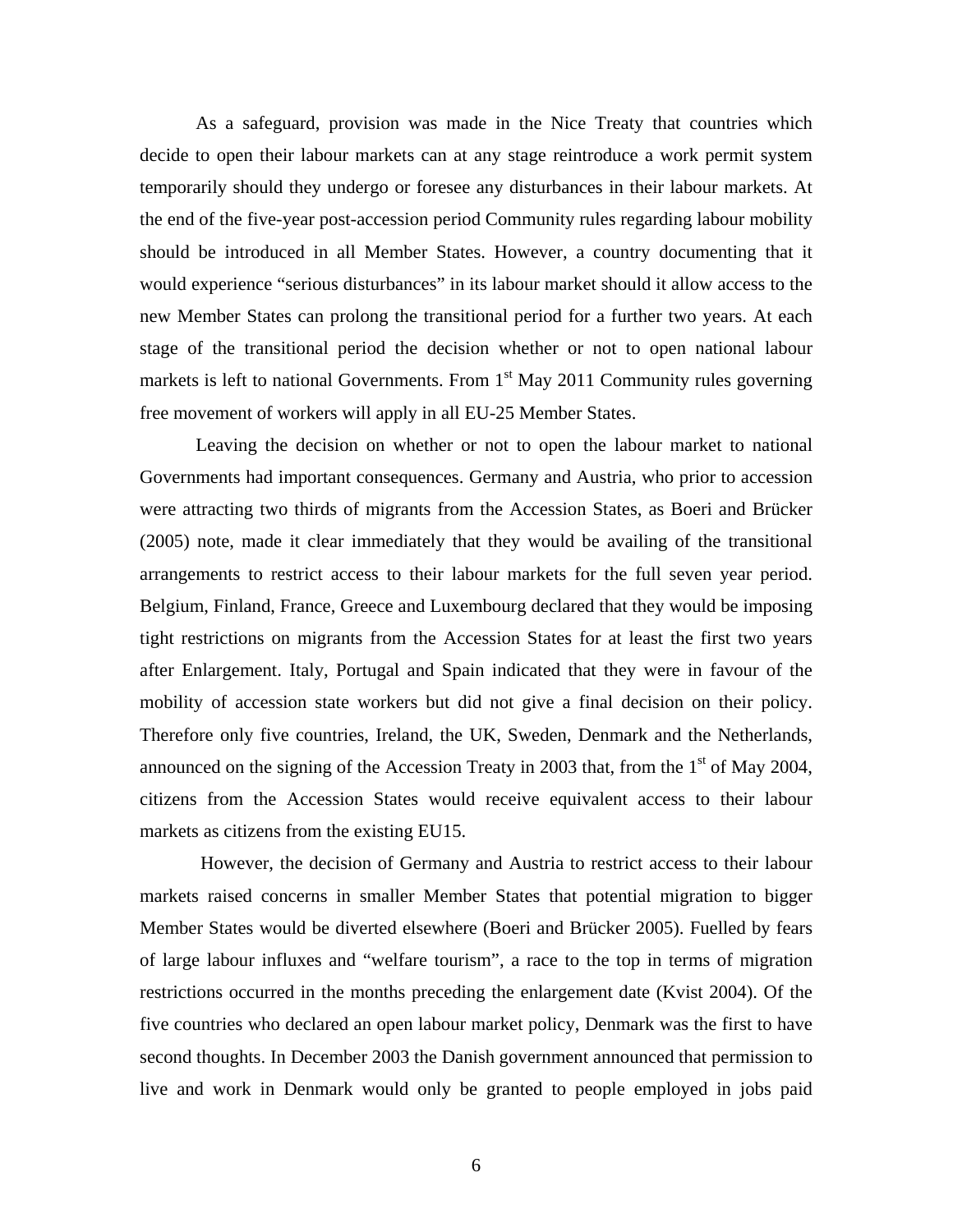according to a tariff system of minimum salaries. In addition workers from the Accession States would have no access to the Danish social security system. The decisions followed a year of negotiations between the Danish political parties. Following the Danish U-turn, the Netherlands declared on the  $23<sup>rd</sup>$  of January 2004 that they were reversing the decision made by the Kok II Government in 2001. There would be a cap of 22,000 on the number of workers from the new Member States allowed access to the Dutch labour market in the first year post-enlargement. This decision is argued to have been based on the deterioration of the Dutch labour market and a study by the Dutch Central Plan Bureau which estimated that detrimental effects on the Dutch labour market and the costs of enlargement on the social security system at 70 million euro. The Dutch Government also justified their change of position by referring to the decisions of other governments to reverse their positions after December 2002 (Kvist 2004).

In the debate that took place in Sweden between November 2003 and late April 2004 there were concerns that EU10 nationals would go to Sweden to "benefit shop" and fears of low wage competition, in particular from self-employed persons. There was also concern about migration being diverted to Sweden as a consequence of the country being one of the very few to open its labour market. The re-direction argument came to the forefront in early February 2004 when first the Dutch Government changed its position and even more so when the British and the Irish Governments began to sway on the issue. The situation was described as one where Sweden would stand alone with open borders.<sup>4</sup> In the end the Swedish Parliament voted against imposing restrictions and European Community rules in relation to free movement of labour were adopted in Sweden.

The Swedish Government's announcement that it would propose transitional arrangements left Ireland and Britain exposed in Europe. The British Labour Government came under pressure from the Conservative party and the British tabloid press and it began to rethink its migration policy. The tabloid press headlined an argument from the pressure group Migration Watch that up to 40,000 immigrants per annum would come to Britain from the new Member States following enlargement. In a study for the Home

 $\overline{a}$ 

<span id="page-7-0"></span> $4$  This argument would serve as the main motivation (see the Government's proposal, Skr. 2003/04:119, p. 24) for the Government's proposal to the Swedish parliament regarding transitional measures, even though there were no references to the re-direction argument at the time of the Swedish Prime Minister's u-turn in November 2003.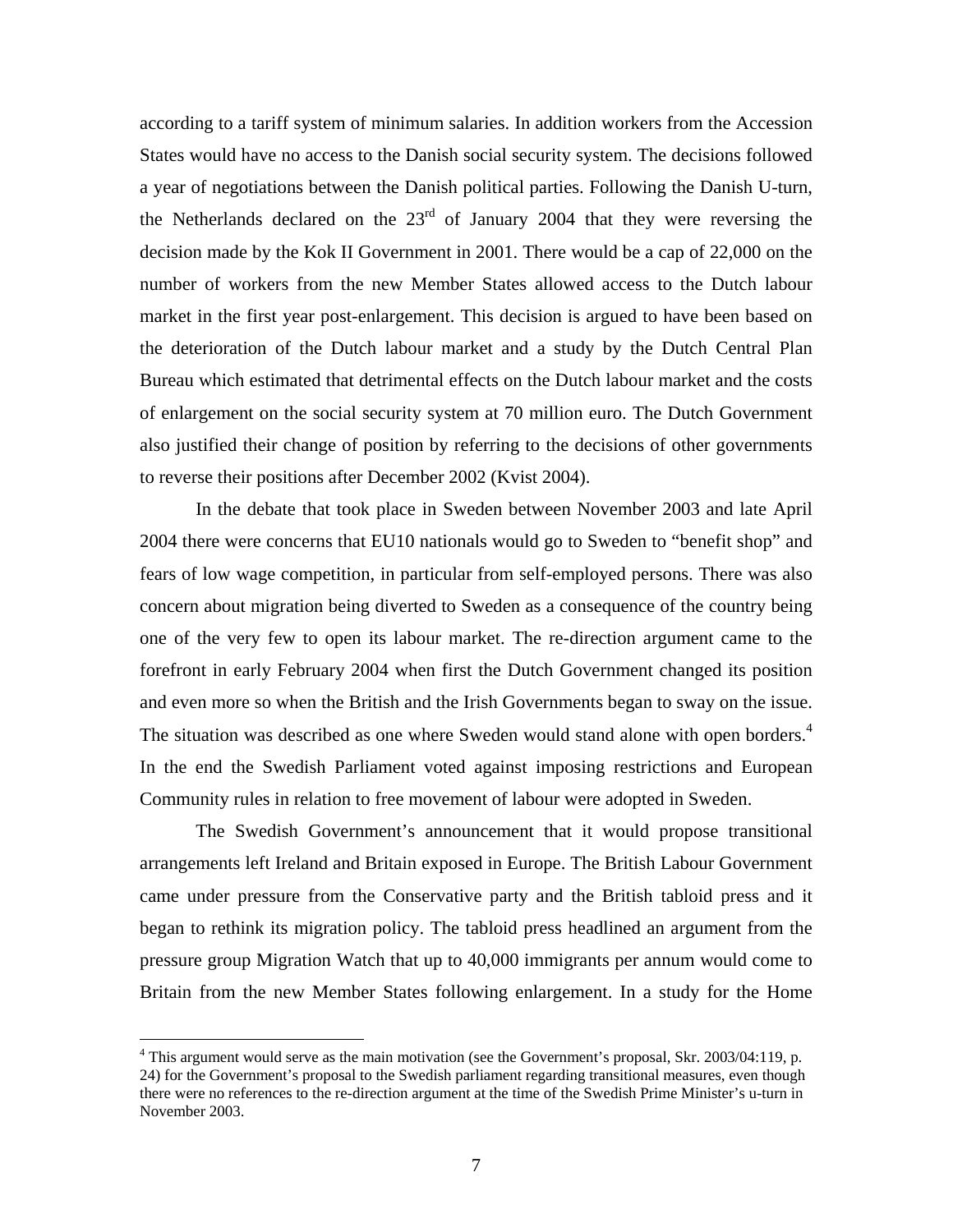Office Dustmann *et al*. (2003) estimated that the figure would be between 5,000 and 13,000 per annum.

The British Prime Minister, Tony Blair, said he would have to consider whether the British benefits system would attract an unmanageable number of immigrants from the new Member States. On the  $5<sup>th</sup>$  of February 2004 he stated "we will take whatever measures are necessary to make sure that the 'pull factor' which might draw people here is closed off". The Home Office announced, on the  $23<sup>rd</sup>$  of February 2004, measures aimed at protecting the British labour market and ensuring that people could not come to the UK simply to claim benefits. One of the measures was the introduction of a Worker Registration Scheme which placed an obligation on Accession State nationals gaining employment as an employee to register details with the Home Office (self-employed migrants are not required to register under this scheme). The aim of the scheme is to ensure that the British government can foresee any disturbances inflows may cause to the labour market and thereby act swiftly to reintroduce a work permit system for the Accession State nationals. To ensure that the British social welfare system is protected workers must be working in the UK continuously for a period of at least 12 months before they acquire full Treaty rights, including access to benefits. Those who are economically inactive will receive no benefits.

## *2.2 The Irish Enlargement Debate*

The Nice Treaty had a major influence on the enlargement debate in Ireland as it was the only country that had to ratify the treaty in a referendum. The treaty was initially rejected by the Irish electorate by 54 per cent to 46 per cent in June 2001. This was a very embarrassing defeat for the Irish Government and it decided it should hold another referendum on the treaty to try and get it ratified. In the wake of the "no" vote, it reassured the other Member States that it would honour the principle of freedom of movement within the EU following enlargement. This undertaking was criticised by the anti-Nice campaign groups. One of them, the National Platform said:

This irresponsible commitment by the Government significantly changes the argument about EU enlargement. It means that the Government has agreed to bear the costs of potentially heavy East European migration to Ireland … without any debate in the Dáil (Parliament), consultation with the public, or consultation with the UK government, which could be significantly affected by this Irish Government commitment. (Irish Times 3/7/2002)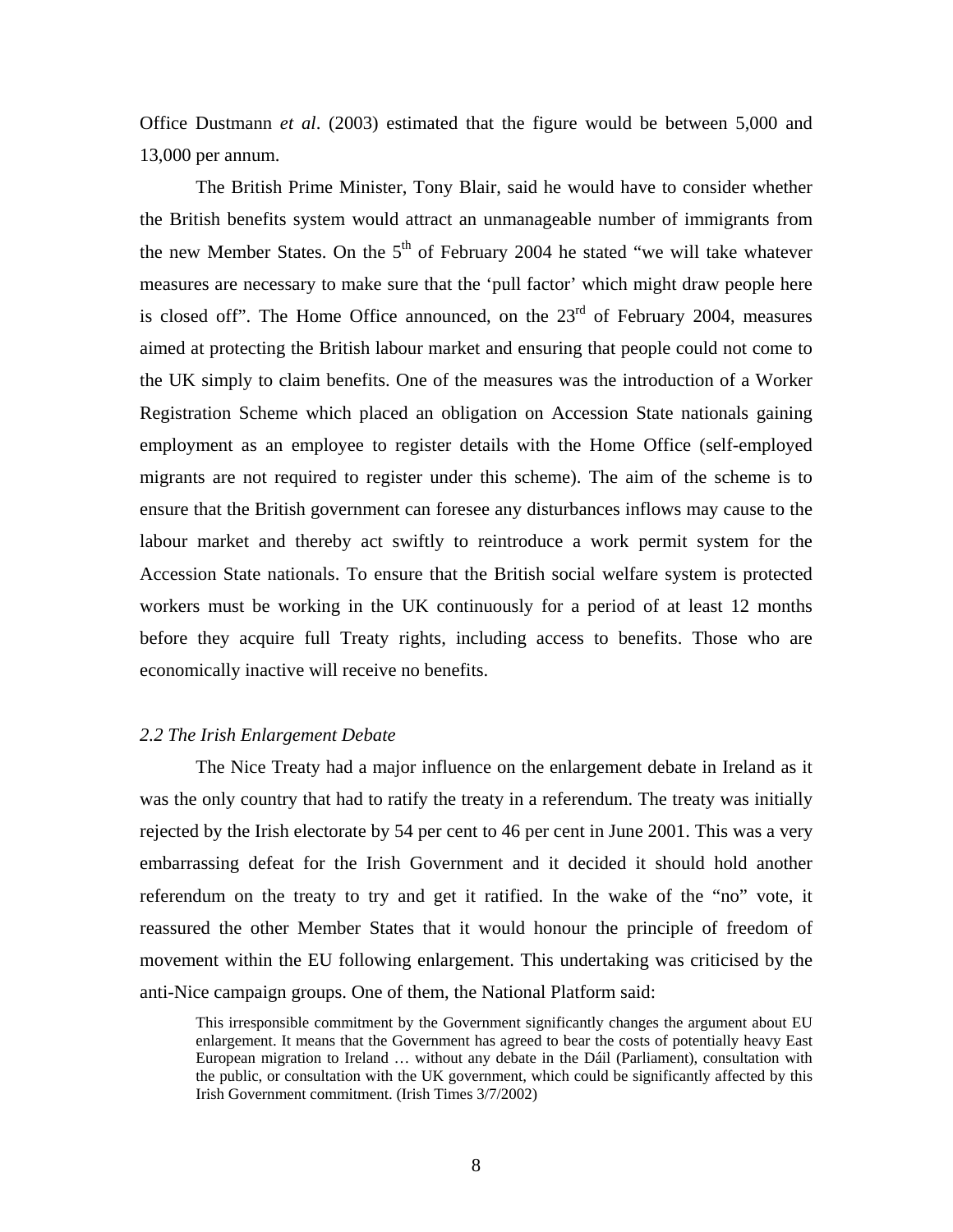Subsequent to this statement some of the anti-Nice campaigners claimed that EU enlargement would lead to large numbers of Eastern European workers undercutting Irish workers' wages and to multinational businesses moving to the East where wages were said to be one-third of those in Ireland.<sup>[5](#page-9-0)</sup> These claims were rejected by both the trade unions and the employers. A spokesman for SIPTU, the largest trade union in the country said that unnecessary fears were being raised about Ireland being subject to a "flood" of immigrants from candidate EU Member States. A spokeswoman for IBEC, the main employers' organisation, said fears of large numbers of workers coming from the candidate Member States were unfounded. The General Secretary of the Irish Congress of Trade Unions and every major business organisation subsequently endorsed these statements.

The allegations about "floods" of immigrants eventually divided the anti-Nice campaigners when the Socialist Workers Party, the Green Party and Sinn Fein all said that they were opposed to the introduction of immigration as an issue in the debate on the Nice Treaty. Campaigners for the Nice Treaty strongly rejected the argument that there would be "floods" of immigrants and probably went too far in suggesting that the flows would be minimal. For example, the government's spokesman on the Nice Treaty, Mr. Roche, said that:

Existing surveys on migration patterns in Europe show that the claims are false. Ireland barely registers as a location in these surveys. The most recent research in Hungary and Poland shows no interest whatsoever in Ireland as a work location. (Irish Times 22/8/2002)

In the second referendum in October 2002 the electorate ratified the Nice Treaty by 63 per cent to 37 per cent. After ratification of the Nice Treaty, none of the major actors in the economic debate about enlargement expressed concerns about any adverse effects of immigration from Central and Eastern Europe on pay and working conditions in Ireland. However, the General Secretary of the ICTU said in a Press Release on the  $3<sup>rd</sup>$  of November 2005 that the ICTU had not been consulted on the decision to open the labour market to the EU10 Member States and that the government had acted at the behest of the business community.

 $\overline{a}$ 

<span id="page-9-0"></span><sup>&</sup>lt;sup>5</sup> The anti-Nice groups included No to Nice (led by an anti-abortion campaigner), the National Platform, the Alliance against Nice (a broadly left grouping including the Socialist Workers Party, Sinn Fein and the Green Party).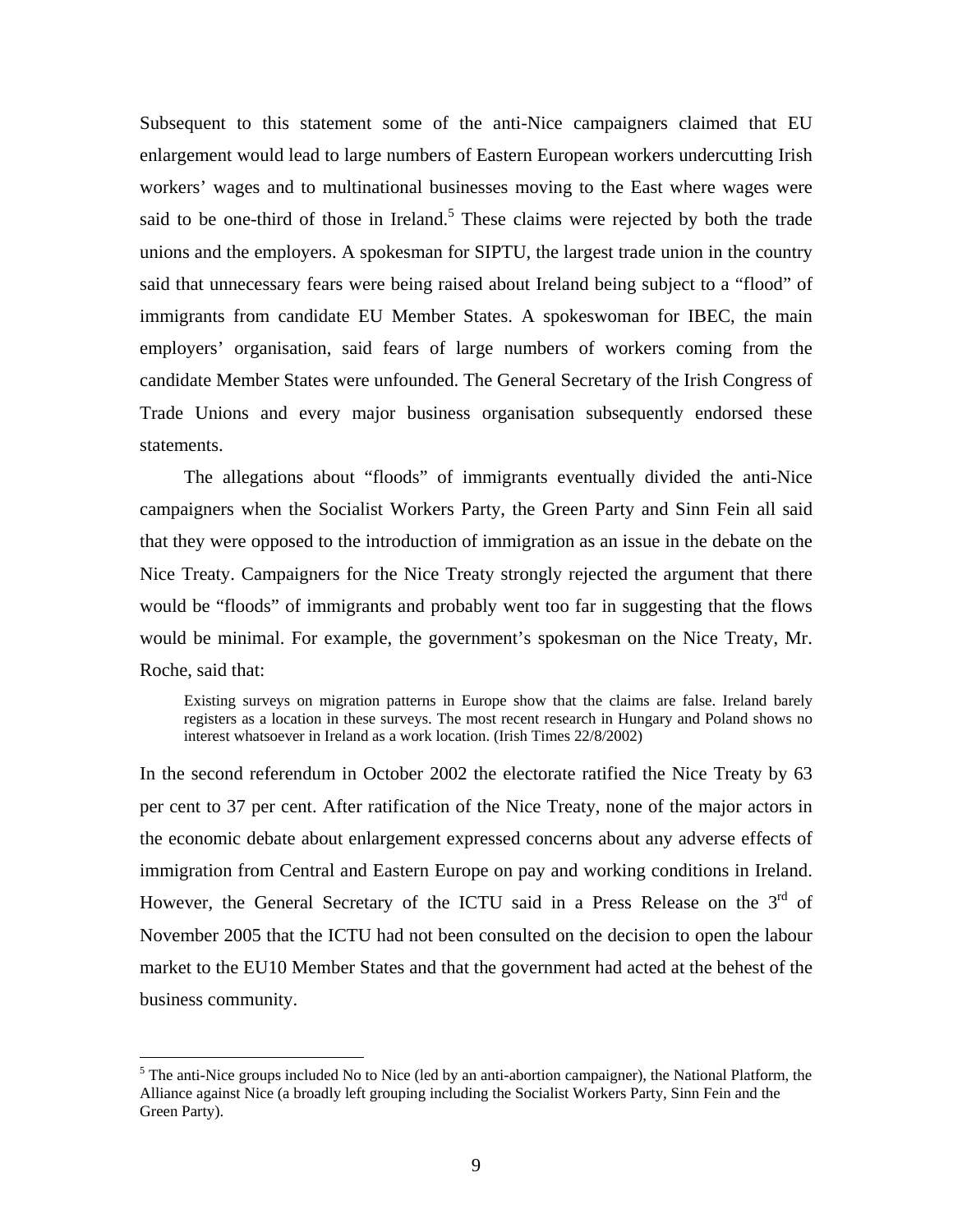In the months preceding enlargement the decisions of other EU Governments to restrict access to their labour markets did not affect the policy stance of the Irish Government. Employment growth in Ireland was 2.6 per cent in 2003 and the unemployment rate was 4.5 per cent so there was very nearly full employment. The Department of Enterprise, Trade and Employment felt that the nationals of the EU10 and other EU Member States would provide the bulk of Ireland's employment needs for maintaining economic growth. In the year prior to enlargement Ireland processed over 47,500 work permits, almost fifty per cent of which went to Accession State nationals. The Taoiseach (Prime Minister) stated that he believed "70 to 80" per cent of the work permit jobs could be filled in the future by citizens from the new EU states (The Irish Times 2004).

Given the economic conditions in Ireland the EU enlargement debate was much more focused around protecting the welfare system from possible abuse rather than around labour market issues. The decision by Britain to close off welfare benefits to accession state workers for a two year period, therefore, had important consequences for Ireland. The decision by the British government to impose restrictions in relation to benefits meant that Ireland would be one of only two countries in Europe offering equal welfare rights to EU10 nationals. An inter-departmental committee, which had been set up by the Department of the Taoiseach in autumn 2003 to review the implications of the EU enlargement on the Irish State, including housing and social welfare costs, was asked to reassess whether restrictions were necessary in light of the UK decision. During the few months before enlargement, the Government was urged by public lobby groups, such as the Immigration Control Platform (ICP) and the National Platform, to protect Ireland's social welfare system. On the  $24<sup>th</sup>$  of February 2004 the Taoiseach announced that Ireland would have to protect its welfare and social benefits systems from possible abuse in light of EU enlargement (Ahern 2004). An immediate concern for the government was to protect the Common Travel Area (CTA) between Ireland and Britain by having similar arrangements for the receipt of social benefits. On the  $24<sup>th</sup>$  of February the Minister of Social and Family Affairs announced:

Because of our common travel area with Britain it is now important that we put in place some conditions… I will be proposing changes to the social welfare code which will be no less robust than those introduced in Britain (DFSA Press Release, 24 February 2004).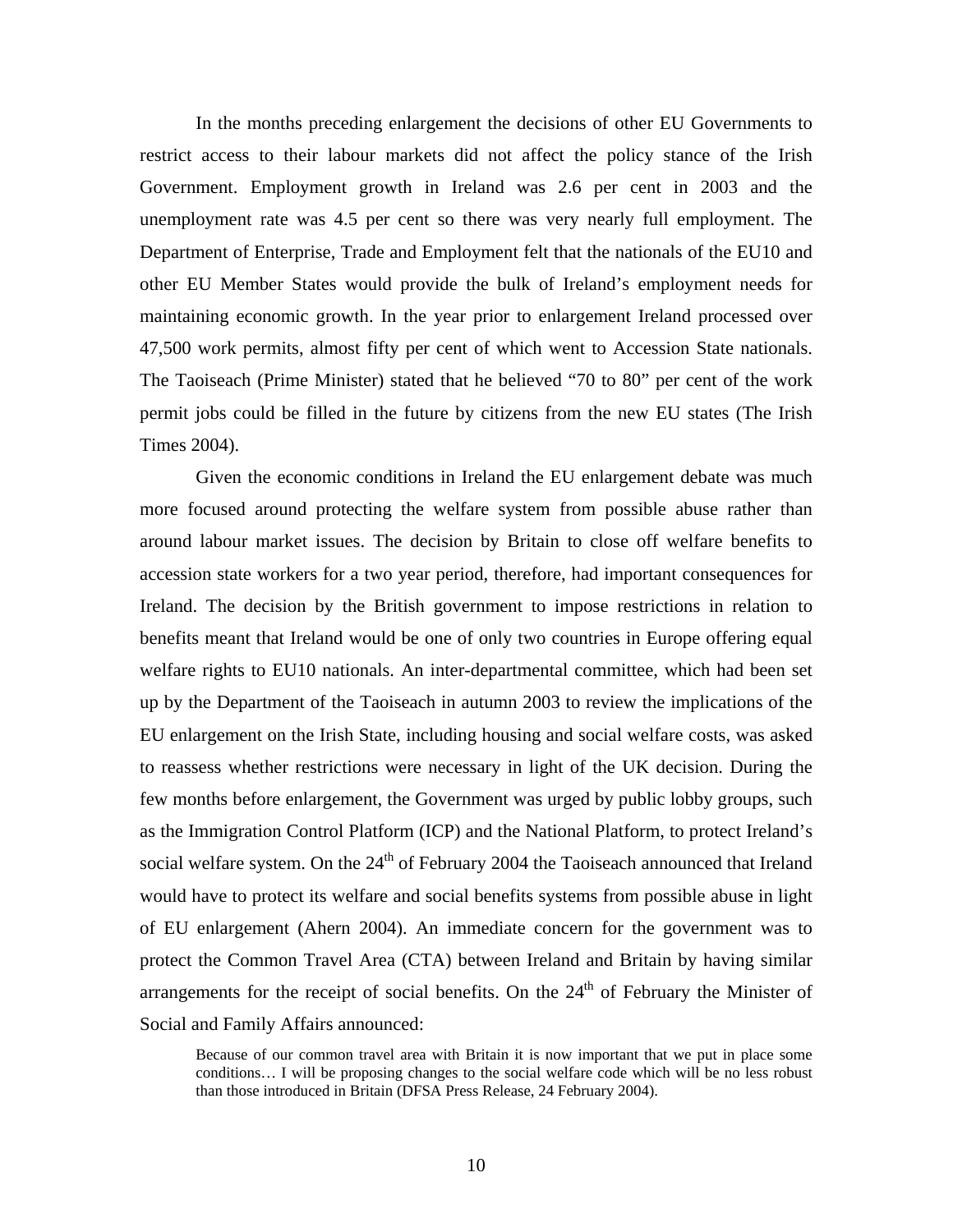By the end of February the Irish Government introduced the Habitual Residence Condition (HRC) which meant foreign nationals would have to live in the CTA, comprising Ireland, the UK, the Channel Islands and the Isle of Man, for at least two years, or meet certain other requirements, before being entitled to social assistance or child benefit.

The HRC is an additional condition which must be satisfied along with the other conditions for entitlement to welfare payments. Other factors, beside the two-year residency requirement, are taken into consideration when determining whether a person meets the HRC. These factors include: length and continuity of stay; length and purpose of absence from Ireland; nature and pattern of the employment; applicants connection with Ireland; and the future intentions of the applicant (see [www.dsfa.ie](http://www.dsfa.ie/)).

### *2.3 Outcome of the Pre-Enlargement Debates*

The debates on enlargement in the EU15 Member States resulted in four different transitional regimes as Figure 1 shows. The first regime gives citizens from the Central and Eastern European Member States no more rights than non-EEA nationals. Access to the labour market is only granted in exceptional circumstances, through work permits, when an EEA citizen cannot fill the job vacancy. The main means of entry, therefore, is through family reunification. This regime applies to Belgium, Finland, France, Germany, Greece, Luxembourg and Spain. The second regime adopts essentially the same rule as the first but opens the labour market to a quota of the Central and Eastern European Member State nationals. Austria, Denmark, Italy, the Netherlands and Portugal have adopted such a regime.

The third regime is adopted by Ireland and the UK. They allow unrestricted access to their labour markets but restrict access to social benefits. In the fourth regime European Community rules on the free movement of labour are applied without any restrictions. Sweden is the only country implementing the Community rules.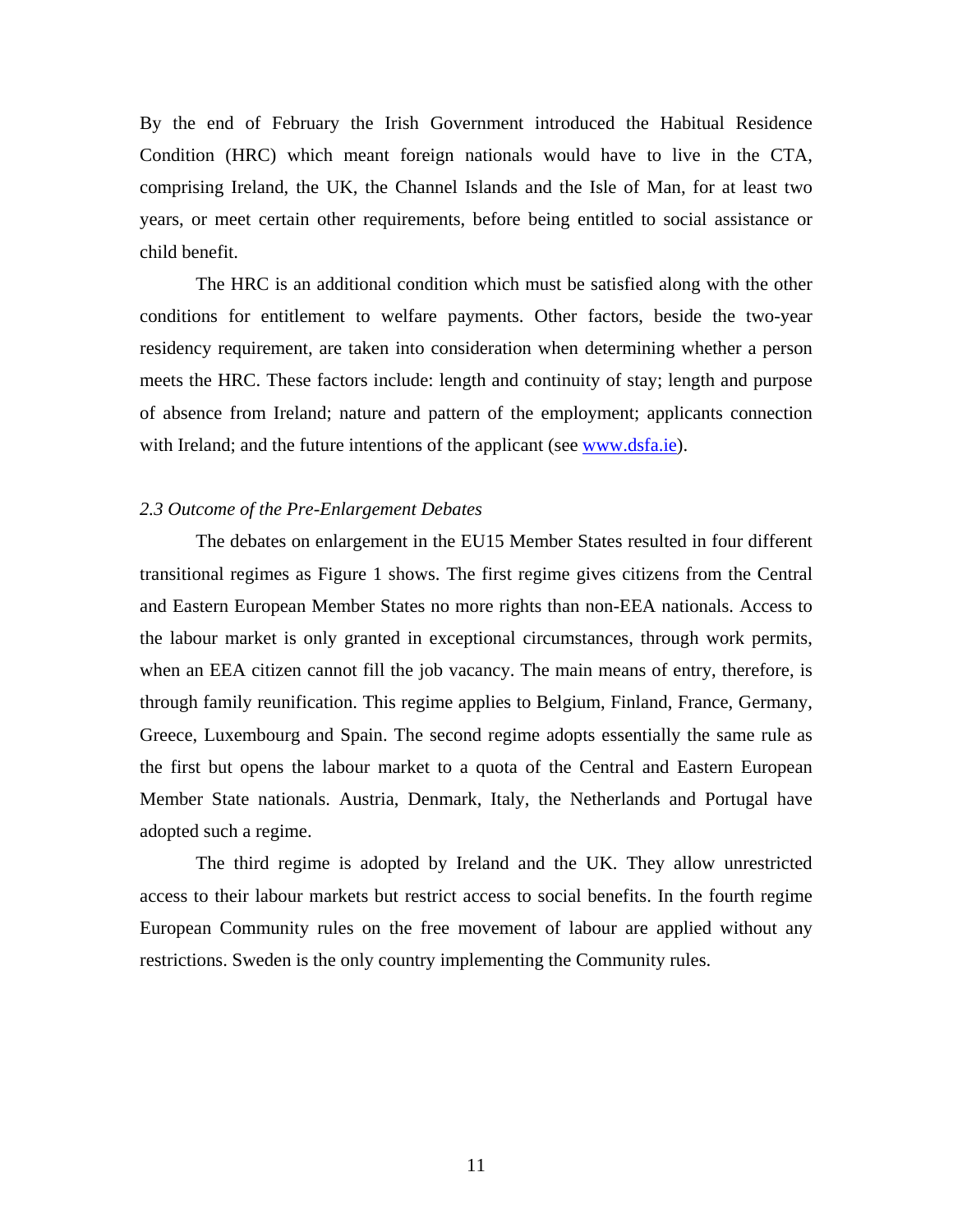## **Figure 1:**



## **3. The Development of Immigration to Ireland from the EU10 Member States**

## *3.1 Migration Flows in Aggregate and from the EU10 States*

Migratory flows have long played an important role in determining the structure of the Irish population and labour market. The Irish experience from the late 1980s to date has shown that migratory flows to and from Ireland are very sensitive to economic conditions not only in Ireland but also in the countries of destination/origin of migrants. For example, the global downturn that occurred in the early 1980s was accentuated by inappropriate domestic economic policies and it had a particularly severe impact on the Irish economy, resulting in the country languishing in recession until the early part of the 1990s. By 1986 the unemployment rate had reached over 17 per cent. This created a significant divergence in labour market conditions between Ireland and other countries, particularly the United Kingdom, which led to a sharp rise in emigration, as Figure 2 shows. The net outflows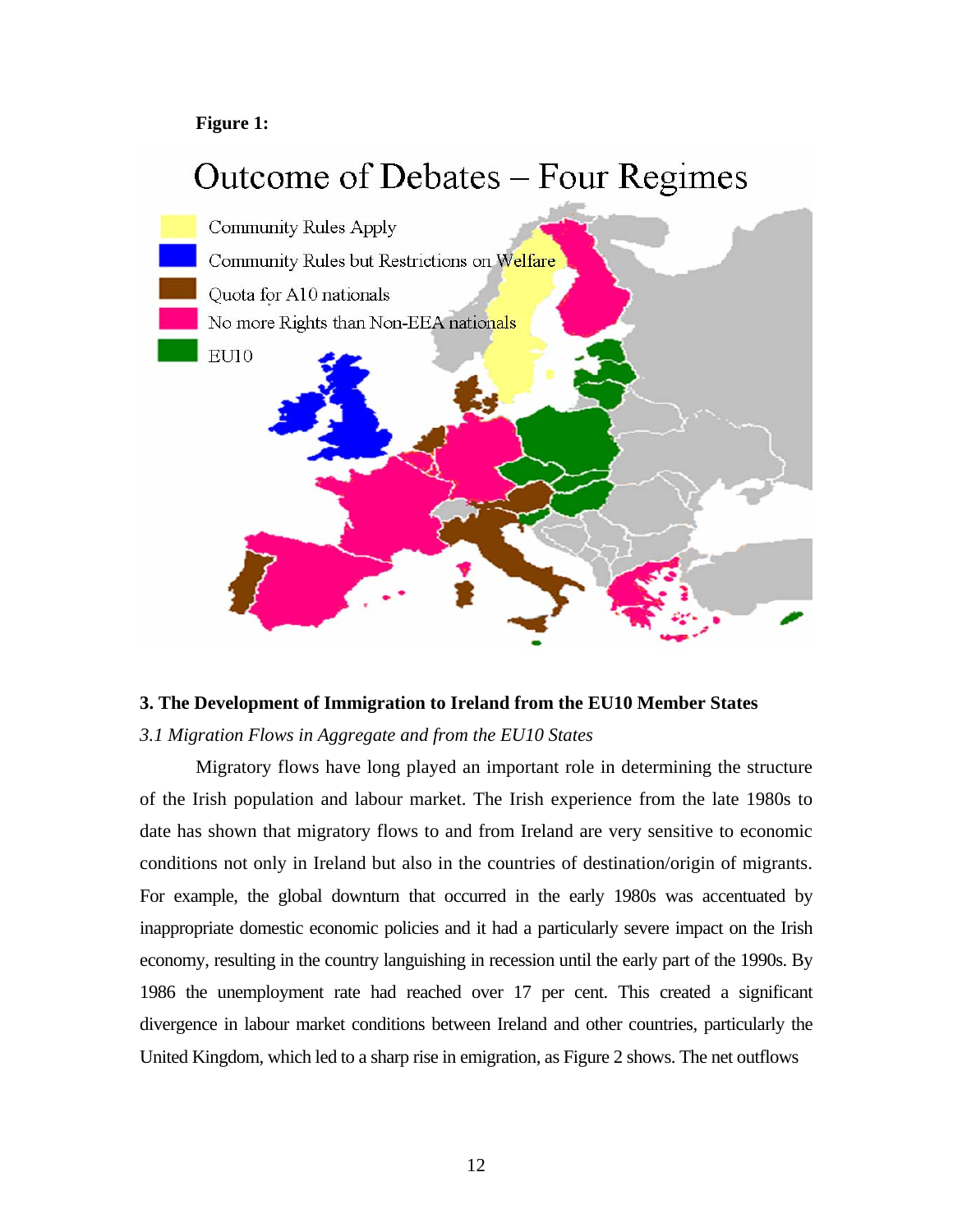



were very high at the end of the decade – almost 45,000 in 1988/89, or 13.0 per thousand of the population. The economy began to stabilise in the early 1990s. Unemployment decreased and the net migration balance hovered close to zero. Unattractive labour market conditions abroad, due to the renewed onset of global recession, meant the emigration option was no longer attractive and many former Irish emigrants began to return home. The resulting pressure on the labour market caused unemployment to rise to nearly 16 per cent in 1993, compared with 13 per cent in 1990.

However, in the period from 1995 to 2000 the Irish economy experienced a major reversal in fortune. Real annual GNP growth averaged almost 9 per cent and the estimated net jobs created totalled 389,000, or over 5 per cent on an annual average basis for the period. Even though the labour force continued to expand throughout this period, this occurred at a much slower pace, and by April 2000 the unemployment rate had fallen to 4.3 per cent. The improvement in Irish economic conditions relative to its EU partners in the 1990s led to a reversal in the migratory trend experienced in the 1980s; Ireland began to experience positive net migration. As the unprecedented employment growth eventually gave rise to labour shortages, Ireland experienced a rapid increase in the influx of foreign workers which relaxed the constraint on labour supply. These came not only from the EU15 but also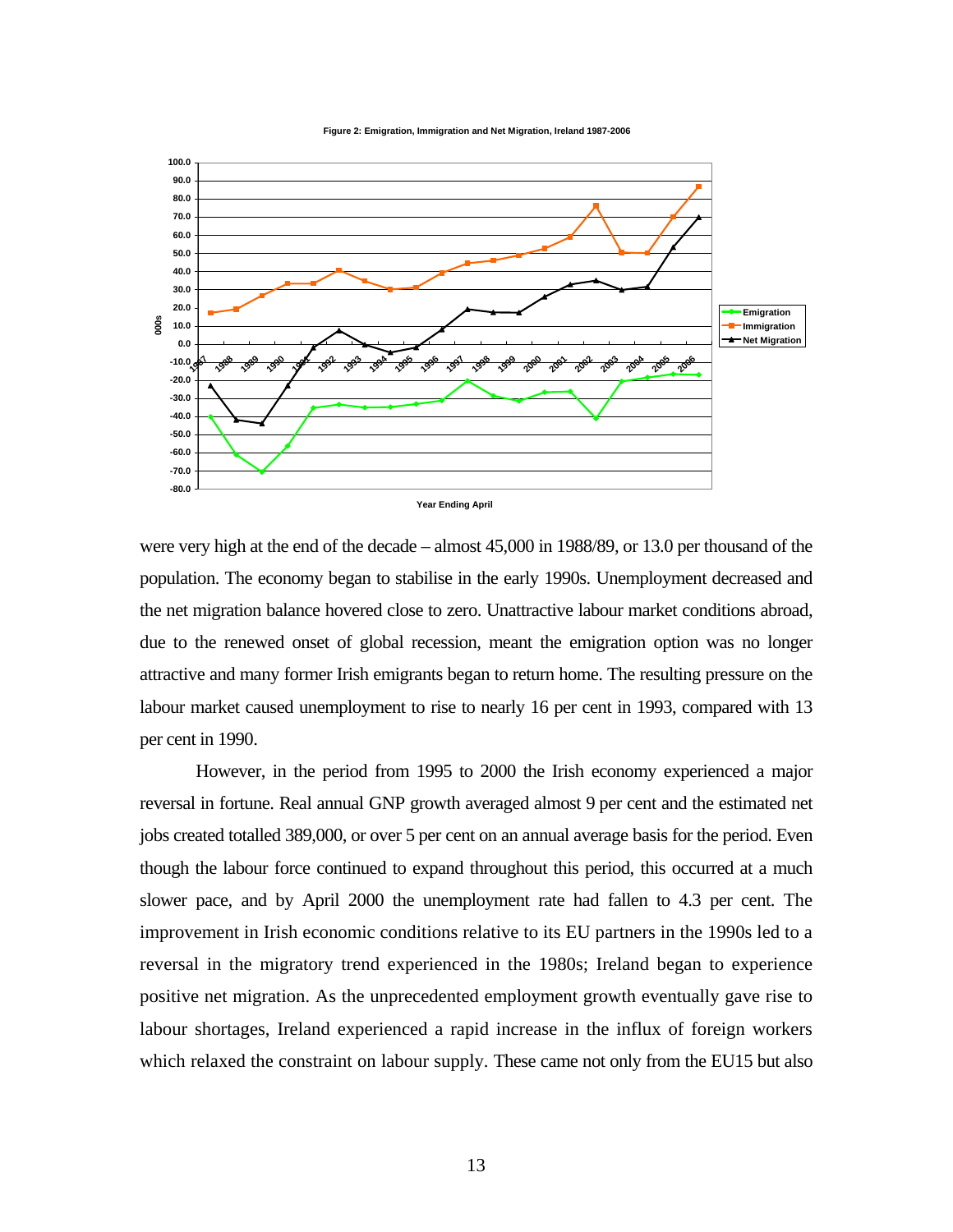from a wide range of other countries, particularly the Baltic States, mainly under the work permits system.

The boom period of the Irish economy peaked around the turn of the century. Nevertheless, annual GNP growth averaged 4 per cent for the period from 2000-2005 and employment continued to increase, albeit at a slower rate. However due to the fall in the unemployment rate in the late 1990s, the potential domestic supply of labour from which employers could draw had also fallen. Hence, Ireland became an attractive location for many immigrants, particularly those from outside the EU15. In the period from 1996 to the year ending April 2004 just before the enlargement gross immigration increased from around 40,000 per annum to 50,000 while net migration increased from 8,000 per annum to nearly 32,000. Following enlargement in May 2004 gross immigration increased to 86,900 in the year ending in the second quarter of 2006 and net migration continued to increase to reach nearly 70,000.

It is evident from Central Statistics Office (CSO, 2005) migration estimates in Figure 3 that from the mid-1990s onwards an increasing number of immigrants came from the Rest of the World<sup>[6](#page-14-0)</sup> including the Central and Eastern European states. The only years for which the number of immigrants from the EU10 States can be identified are 2005 and 2006 when it is clear that they accounted for the majority of immigrants from the Rest of the World.

Figure 4 shows the proportion of net inward migration accounted for by immigrants from the Rest of the World, i.e. nationals from countries outside Ireland, the remainder of the EU15 and the USA. The Rest of World proportion of total immigration increased from 16.3 per cent in 2000 to 35 per cent by 2003. It fell slightly to 30 per cent in 2004 before increasing sharply to 56 per cent in 2006.

At the time of enlargement the Irish economy was in a strong position. GDP growth was the highest in Europe, at 4.5 per cent, and unemployment, at 4.4 per cent, was the lowest. Since accession, the Irish labour market has continued to perform strongly. Employment growth reached 4.7 per cent in 2005, its highest level since 2000, and unemployment remained low at 4.4 per cent. Open access to the labour market coupled

 $\overline{a}$ 

<span id="page-14-0"></span><sup>&</sup>lt;sup>6</sup> The Rest of the World includes immigrants from all countries excluding nationals of Ireland, the remaining EU15 and the USA.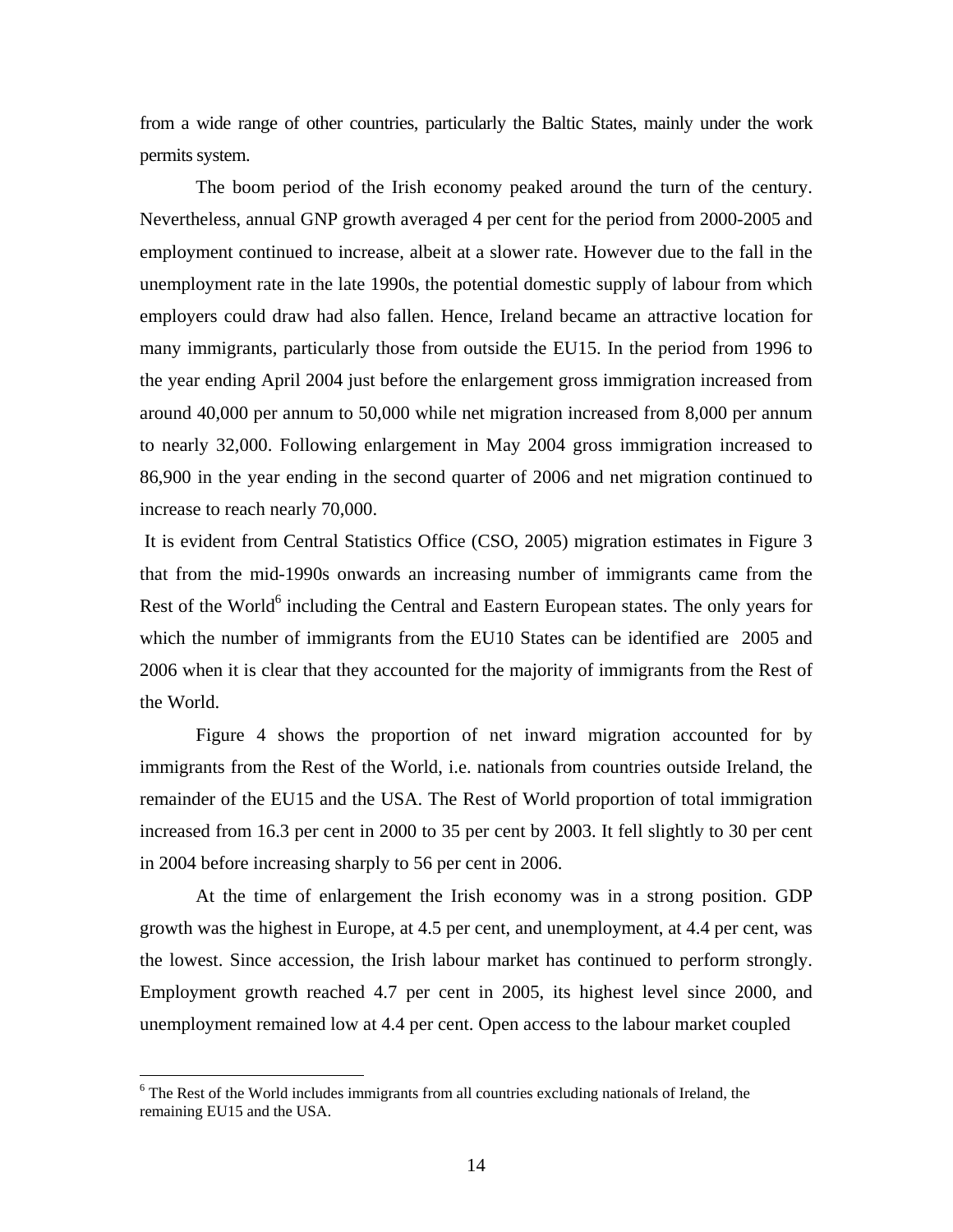**Figure 3: Immigration from EU10 and Rest of World Excluding EU15 and USA, 1987-2005**



**Figure 4: Annual Immigration from the EU10 States as a Percentage of Total Immigration, 1987-2006** 

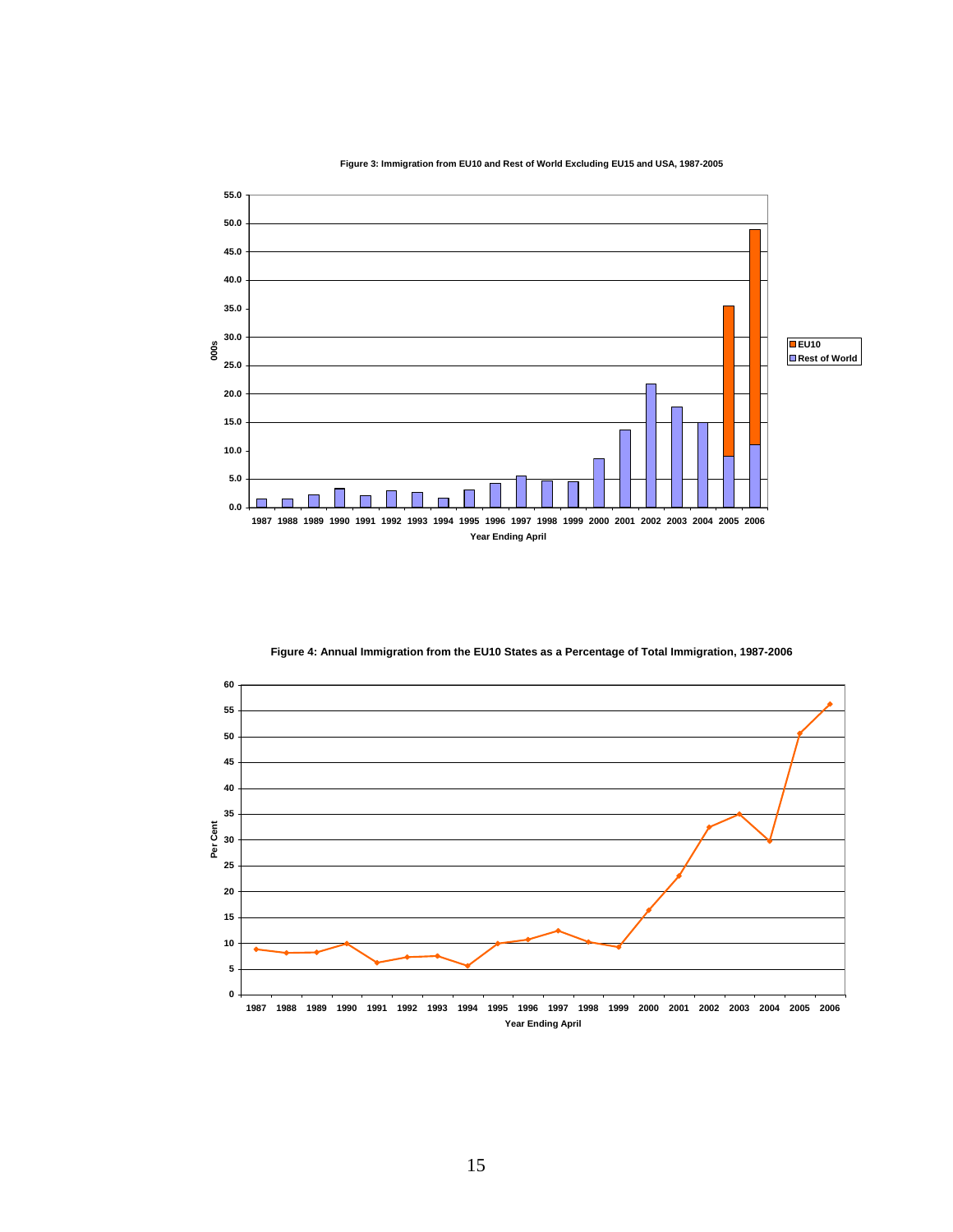with a continuing strong demand for labour have, therefore, attracted large and growing numbers of immigrants from the EU10 States to Ireland.

The magnitude of the immigration to Ireland in the last decade has resulted in the employment of non-Irish nationals reaching 198,000, or 9.8 per cent of the total population in April 2006. This compares with non-Irish nationals' share of employment of 3.2 per cent in April 1996. Unfortunately the data for 1996 cannot be disaggregated to provide a figure for EU10 nationals. However, the latest Quarterly National Household Survey (QNHS) estimates that there were 79,800 EU10 nationals aged 15 and over employed in Ireland in the second quarter of 2006. Thus 40 per cent of all non-Irish nationals at work in Ireland are from the EU10 member states.

### *3.2 Employment of EU10 Nationals in Ireland*.

Data on the stock of EU10 workers in Ireland is sourced from the CSO's Quarterly National Household Survey (QNHS). Unfortunately the QNHS does not provide information on the stock of EU10 nationals in employment in Ireland prior to the third quarter of 2004. Therefore to get an idea of the stock of EU10 nationals in Ireland prior to the accession date it is necessary to examine the category in which they were aggregated. The "Rest of the World excluding the EU15 and the USA" category increased throughout the post accession period. Figure 5 shows that in Q2 2004, prior to enlargement, the stock of workers from outside the EU and the USA was 51,000. Two years after enlargement in Q2 2006 this figure had increased by more than two-and-a-half times to 130,000. Of the Rest of the World excluding the EU15 and USA workers employed in Ireland in the second quarter of 2006, 79,800, or 61 per cent, were EU10 nationals. This compares with a figure of 28,100 or 55 per cent in the fourth quarter of 2004. There was an increase, therefore, of 51,700 in the number of EU10 nationals employed in Ireland between the end of 2004 and April 2006.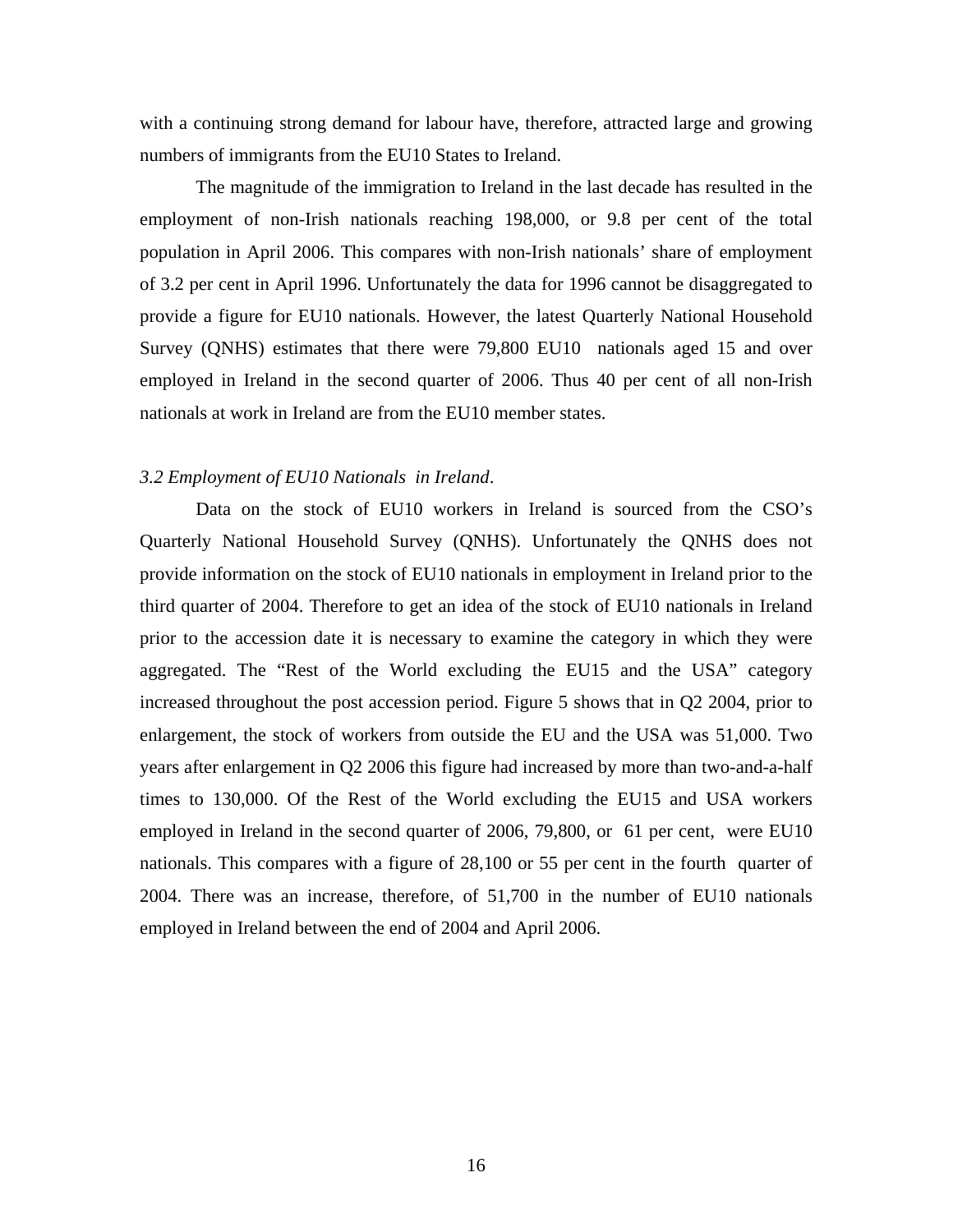



EU10 nationals have a much higher labour force participation rate than Irish nationals; 92 per cent versus 62 per cent. Since the enlargement date the number of EU10 nationals in employment in Ireland has quadrupled from 19,500 in Q3 2004 to 79.800 in Q2 2006 (see Figure 6). This means that EU10 nationals have accounted for 42 per cent of the jobs created in Ireland since enlargement. The Irish unemployment rate has been low and stable at around 4.4 per cent throughout the post-accession period. The unemployment rate of EU10 nationals has been a little higher at around 4.7 per cent on average since the third quarter of 2004. Although the number of EU10 nationals who describe themselves as economically inactive has increased from 4,000 in Q3 2004 to 7,500 in Q2 2006 the percentage who are not in the labour force has halved from 16.7 per cent in the third quarter of 2004 to 8.2 per cent in the second quarter of 2006.

Figure 7 shows the employment of EU10 State workers in Ireland by NACE sector in Q4 2004 and Q2 2006. The data show that at the end of 2004 about the same number (5,000) of EU10 nationals were employed in the hotels and restaurants, wholesale and retail, construction and manufacturing sectors. By the second quarter of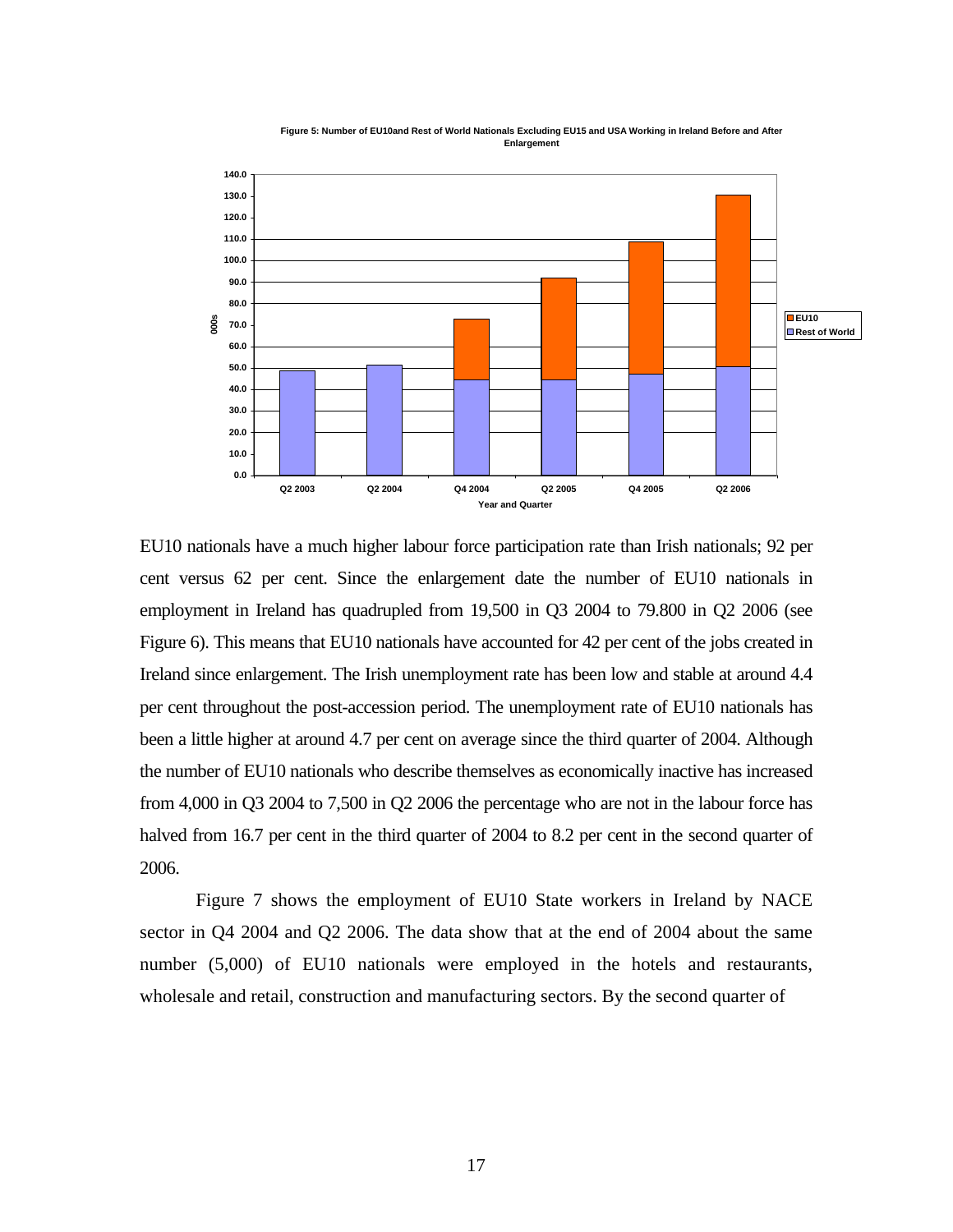

**Figure 6: ILO Status of EU10 Nationals, Q3 2004 to Q2 2006**

2006 the number employed in all four sectors had increased dramatically but especially in the construction and manufacturing sectors. The number employed in hotels and restaurants and in wholesale and retail trade doubled to around 10,000 in each sector whereas the number employed in the construction and manufacturing (other production industries) sectors quadrupled to around 20,000. These sectors now employ over threequarters of EU10 nationals at work in Ireland.

Nevertheless, as we can see from Figure 8, EU10 nationals accounted for only 8 per cent of total construction workers and somewhat over 6 per cent of total industrial workers in Q2 2006. The sector with the highest proportion of EU10 workers is the hotels and restaurants sector. In Q2 2006 this sector employed over 11,400 EU10 nationals, or nearly 10 per cent of all those employed in the sector.

Figure 9 shows employment levels in the Irish economy by NACE sectors. It is evident that overall employment in the Irish labour market also continued to increase strongly during the period from the fourth quarter of 2004 to the second quarter of 2006. All of the broad labour market sectors experienced increases except for manufacturing (other production industries).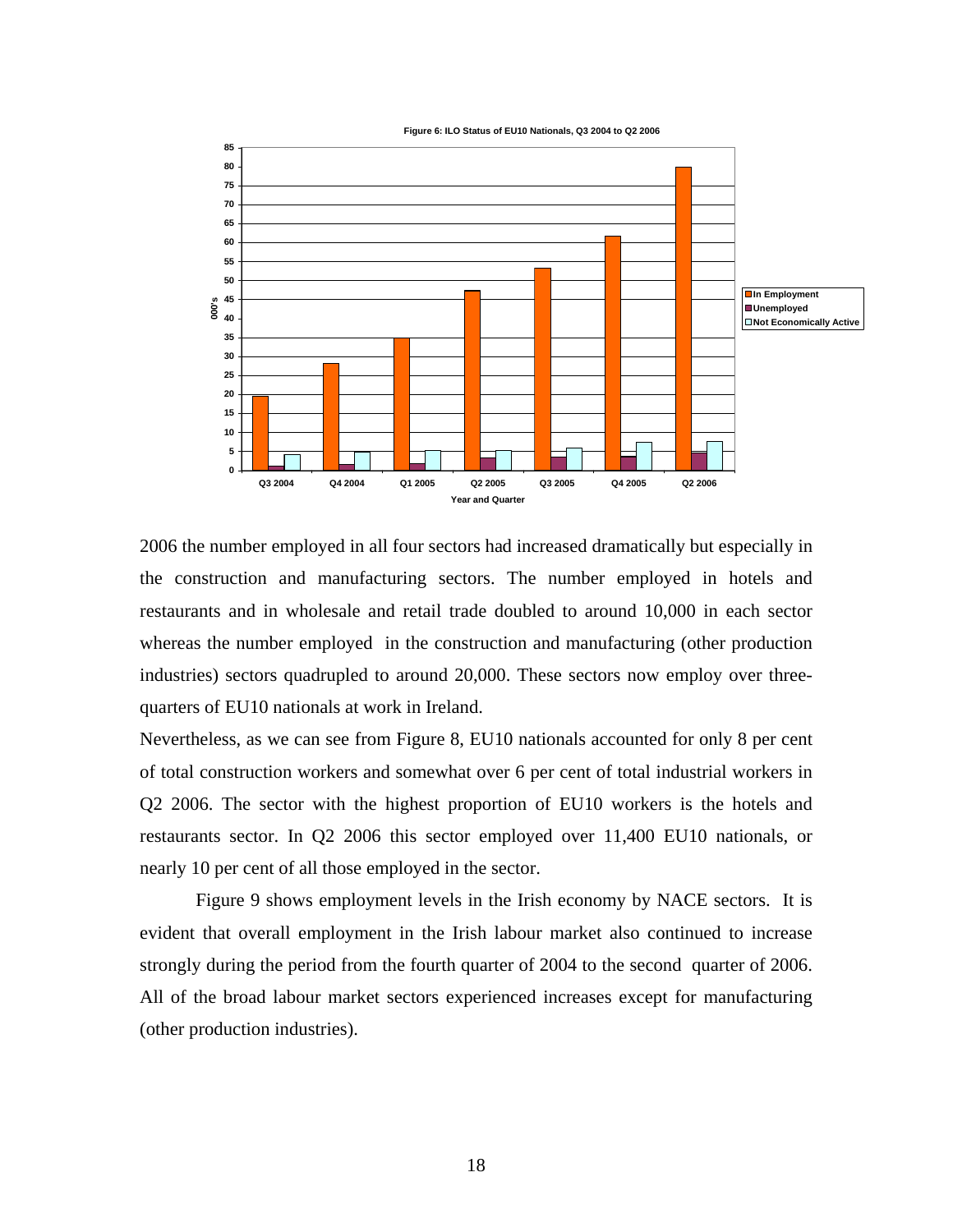

**Figure 7: Employment of EU 10 Nationals in Ireland by NACE Sector, Q4 2004 and Q2 2006**

**Figure 8: EU10 Nationals Share of Employment in Ireland by NACE Sector, Q4 2004 and Q2 2006**

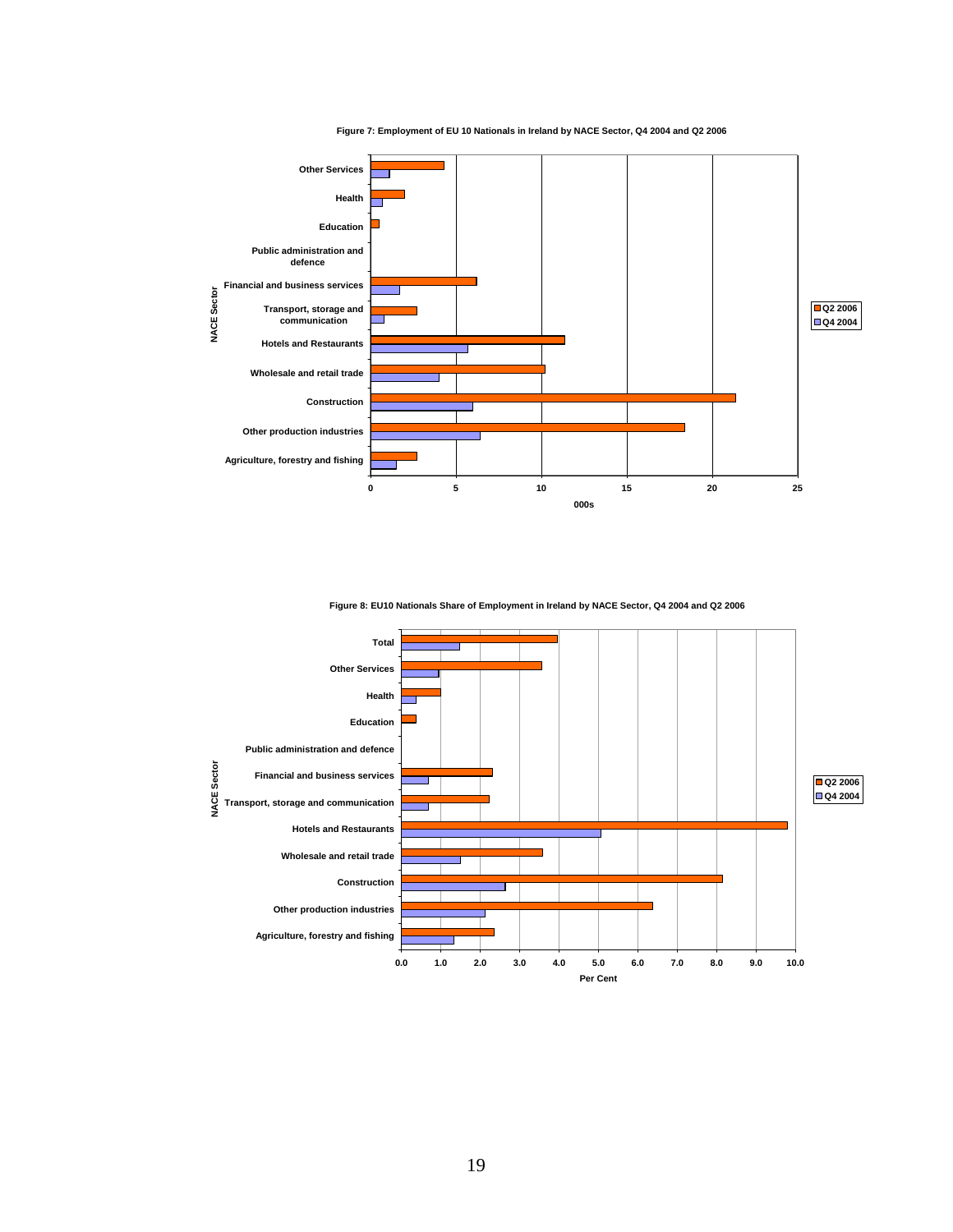

## *3.3 Flows of EU10 Nationals into Ireland*

The employment data discussed in the last section show how many EU10 nationals are working in Ireland in the quarter in which the Quarterly National Household Survey is taken. These data, therefore, show the impact of migration from the EU10 States on the labour market at a point in time. In order to assess the impact over time it is necessary to consider the inflows of migrants between different points of time. There are two sources of data which can be used for this purpose – the number of Work Permits issued to employers offering jobs to foreign nationals and the number of Personal Public Service Numbers (PPSNs) issued to foreign nationals looking for employment or seeking to access public services in Ireland. An individual must be living in Ireland in order to apply for a public service number. As Work Permits were no longer required for EU10 nationals after enlargement the PPSN numbers provide a better measure of the magnitude of the gross inflow of migrants to Ireland from the EU10 States before and after enlargement. It is important to note that PPSNs record the monthly gross inflows of migrants from the EU10 States and not the increase in the stock of migrants. The number of PPSNs issued is not a useful indicator of the number of EU10 nationals actually working in Ireland as they include large numbers of EU10 nationals who come to look for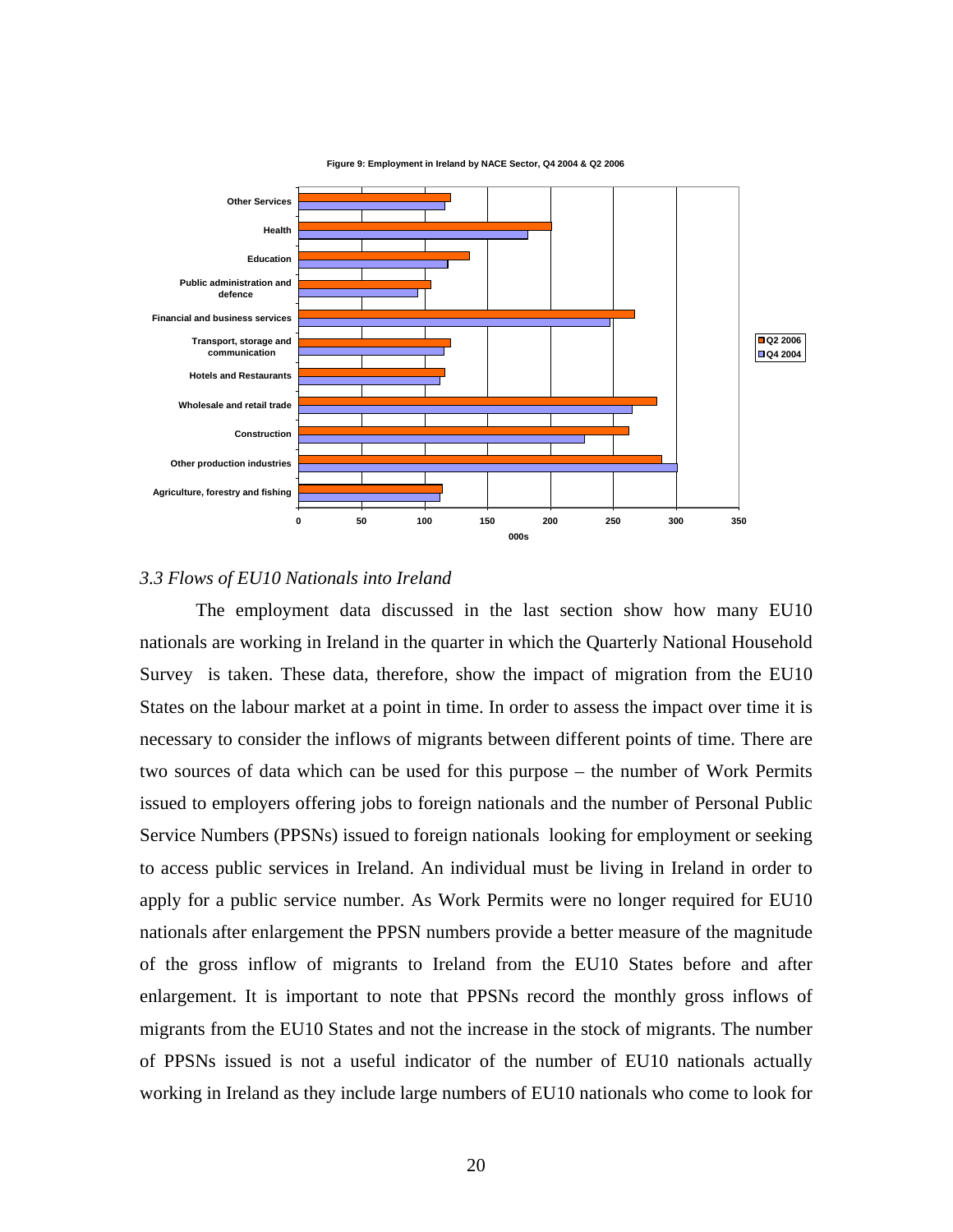work and who subsequently leave either because they cannot find work or there is a downturn in demand in sectors such as hotels and restaurants in which many migrants find temporary employment.

Figure 10 shows how the number of PPSNs issued to EU10 nationals before and after enlargement compares with the number issued to migrants from the Rest of the World excluding the EU15 and the USA. Looking first at the data for the EU10 States it is evident that the annual inflow was relatively small in the period before enlargement. In the years 2000-2003 it averaged around 9,000 per year. In 2004 the annual inflow increased sharply to almost 59,000. About 54,000 of these were issued in the postaccession period (May 2004 to December 2004). In 2005 the number of PPSN allocations to EU10 nationals almost doubled to a phenomenal 112,000. On the basis of the number of PPSNs issued up to August 2006 I estimate that the number issued to EU10 nationals in 2006 will increase to around 143,000. The gross inflow of EU10 nationals in 2006 is therefore estimated to be almost 16 times greater than the average annual gross inflow recorded in the period 2000-2003 preceding enlargement.



**Figure 10: Personal Public Service Numbers Issued to Migrants from the Rest of the World Excluding EU15 & USA and to Migrants from EU10**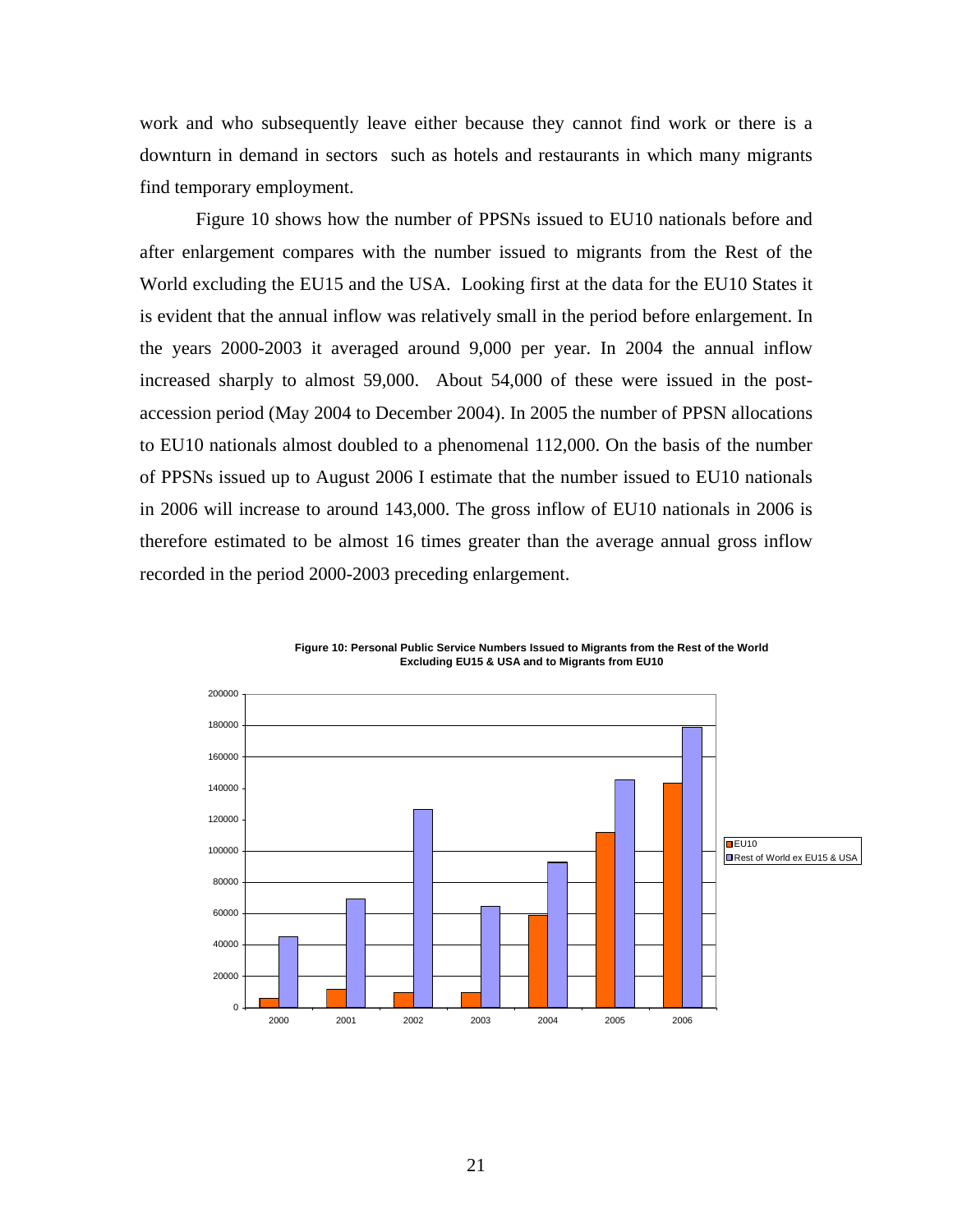The contrast between the gross inflows from the Rest of the World excluding the EU15 and the USA before and after enlargement throws some useful light on the implementation of the Irish government's policy of trying to source most of the economy's need for migrant workers from within the enlarged EU. This policy is in line with EU policy of sourcing as much of its labour requirements from within the EU25 Member States. In the years 2000 to 2002 there was an increase of over 81,000 in the annual inflow from the Rest of the World excluding the EU15 and the USA from 45,000 in 2000 to 126, 000 in 2002. In 2003 the gross inflow from the Rest of the World excluding the EU15 and the USA halved to 65,000 in anticipation of enlargement in 2004. The impact of this reduction was almost entirely borne by foreign nationals from outside the EU25 and the USA as there was little change in the number of PPSNs issued to EU10 nationals and an increase in the number issued to nationals of the EU15 and the USA. This pattern continued after enlargement with the number of PPSNs issued to foreign nationals from the Rest of the World excluding the EU15 and the USA falling from 117,000 in 2002 to an estimated 24,000 in 2006.

The impact of inflows from the EU10 States relative to the inflows from the Rest of the World excluding the EU15 and the USA can be assessed from Figure 11. It shows



**Figure 11: Personal Public Service Numbers Issued to EU10 Nationals as Percentage of Number Issued to Nationals from the Rest of the World Excluding EU15 & USA**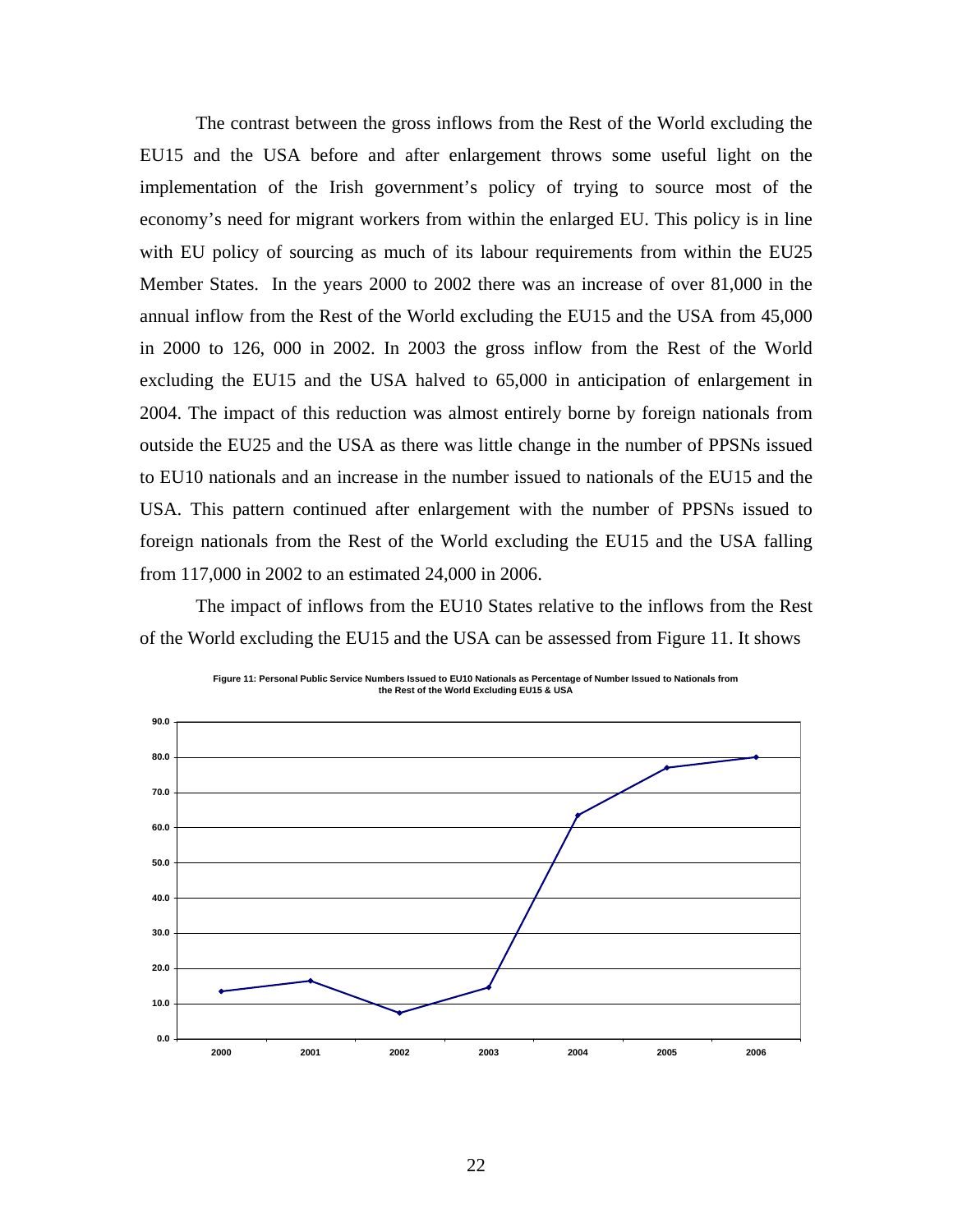that the share of PPSNs issued to EU10 nationals has increased dramatically from around 14 per cent before enlargement to around 80 per cent after enlargement.

The expectation before enlargement that there would be relatively small inflows from countries with which Ireland had weak economic relationships has not, therefore, been realised. In addition, the surveys of migration intentions carried out in the source countries before enlargment have proven to be an unreliable indicator of people's actual behaviour. These outcomes have had an influence, as we shall see, on the Irish government's decision to restrict access to the labour market of Bulgarian and Romanian nationals when their countries join the EU in 2007.

The three month moving average number of PPSNs issued monthly from May 2004 to August 2006 to EU10 nationals from (a) Poland, (b) the Baltic States, and (c) the Rest of the EU10 are shown in Figure 12. Although there is an evident seasonal effect with migration increasing in Summer and decreasing in Winter, there is a discernible upward trend. This is most evident from the figures for Poland and to a lesser extent for the Baltic States and the Rest of the EU10. The upward trend is very clear from the monthly averages based on six months data for 2004, 12 months data for 2005 and eight months data for 2006. The average number of PPSNs issued in these periods was 8,931 in 2004, 9,162 in 2005 and 11,931 in 2006.

Over 55 per cent of the PPSNs issued to EU10 nationals in the post-accession period were allocated to Polish citizens (see Figure 5.12). The number of PPSNs issued to Poles increased significantly in the period after enlargement from 3,800 in 2003 to 65,000 in 2005. Poland is the largest of the EU10 States, with a population of almost 40 million, and it also has a weak labour market. Prior to enlargement nationals of the Baltic States represented a significant proportion of the PPSNs issued to EU10 citizens. Although their proportions decreased after enlargement their numbers have increased almost nine-fold: in 2003 2,400 Lithuanians and 1,200 Latvians were allocated PPSNs, by 2005 the numbers had grown to 18,700 and 9,400 respectively.

The fact that almost 262,000 PPSN numbers have been issued since May 2004 does not mean that all of these migrants were looking for employment as the PPSN number is also required for other purposes such as access to State services. However,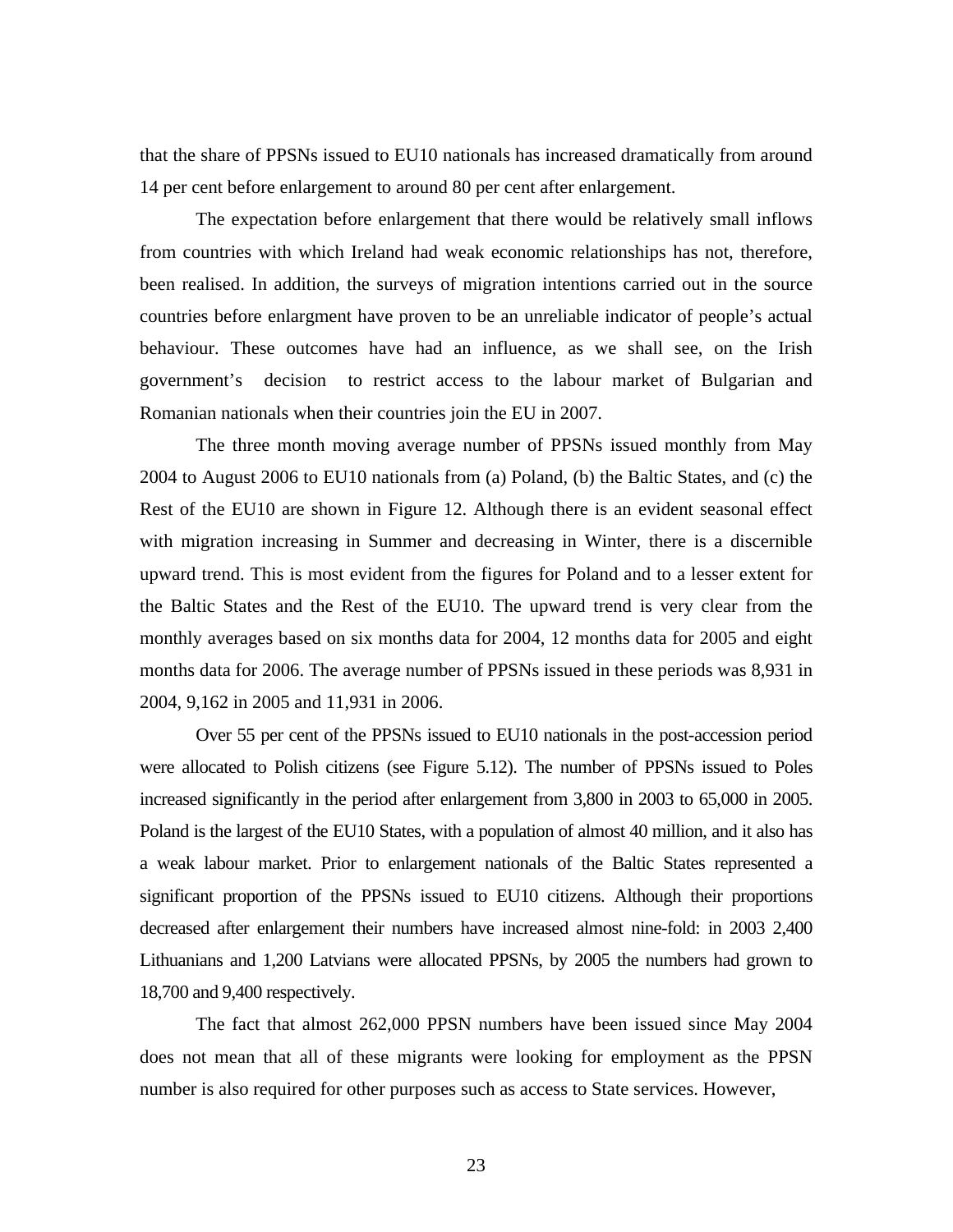

**Figure 12: Personal Public Service Numbers Issued to EU10 Nationals, 3 Month Moving Averages from May 2004 to Aug. 2006**



**Figure 13: Percentage of Personal Public Service Numbers Issued to EU10 Nationals, by Nationality, 2001-2005**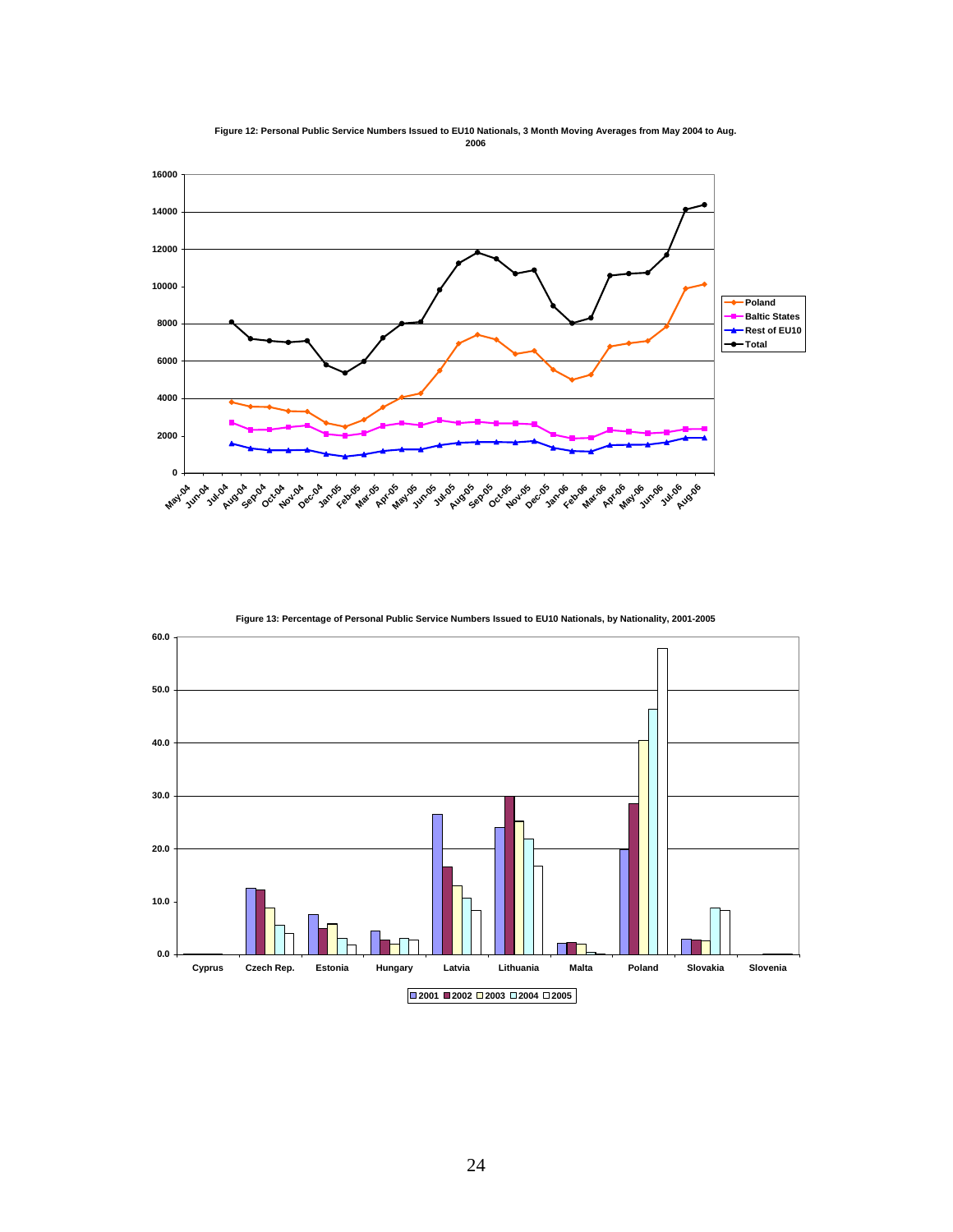cross matching of PPSN numbers with income tax records indicates that around 70 per cent of those with a PPSN number subsequently took up employment. It is evident from a comparison of the PPSN data on the gross inflows of EU10 nationals between the second quarter of 2005 and the second quarter of 2006 (121,927) with the QNHS data on the change in employment of EU10 nationals over this period (32,500) that only about a quarter of those who had come remained in employment in Ireland at the end of that period.

Table 2 shows that although Polish nationals are the largest group to receive PPSNs, it is the Lithuanians and Latvians who have the greatest propensity to enter the Irish labour market. These countries are experiencing poor economic conditions with low GDP per head and high unemployment rates. It is not surprising therefore that the propensity of their citizens to migrate to Ireland is relatively higher.

|                       | PPSN per 1,000 Pop.<br>2005 | GDP Per Capita Relative to<br>Irish GDP Per Capita<br>2005 |
|-----------------------|-----------------------------|------------------------------------------------------------|
| Poland                | 1.7053                      | 0.3576                                                     |
| Lithuania             | 5.4988                      | 0.3671                                                     |
| Latvia                | 4.0795                      | 0.3386                                                     |
| Slovakia              | 1.7328                      | 0.4082                                                     |
| <b>Czech Republic</b> | 0.4438                      | 0.5316                                                     |
| Hungary               | 0.2978                      | 0.4620                                                     |
| Estonia               | 1.4998                      | 0.3861                                                     |
| Slovenia              | 0.0380                      | 0.5854                                                     |
| Malta                 | 0.3154                      | 0.5222                                                     |
| Cyprus                | 0.0334                      | 0.6013                                                     |
| Memorandum Items      |                             |                                                            |
| <b>Bulgaria</b>       |                             | 0.2373                                                     |
| Romania               |                             | 0.2405                                                     |

Table 2: PPSNs issued in 2005 as a Proportion of Country of Origin Population and GDP per capita in Country of Origin Relative to Irish GDP per capita

The correlation between the propensity to migrate and GDP per capita relative to GDP per capita in Ireland is 0.79. If nationals of Bulgaria and Romania had free access to the Irish labour market in 2005 and the same migration relationship applied to them as to the EU10 States the number of additional PPSNs issued to their nationals would have been at least equal to the number (65,000) issued to nationals of Poland. Whether the Irish economy would have been able to absorb this additional number of migrants is impossible to say but the figure does suggest that allowing free access to the labour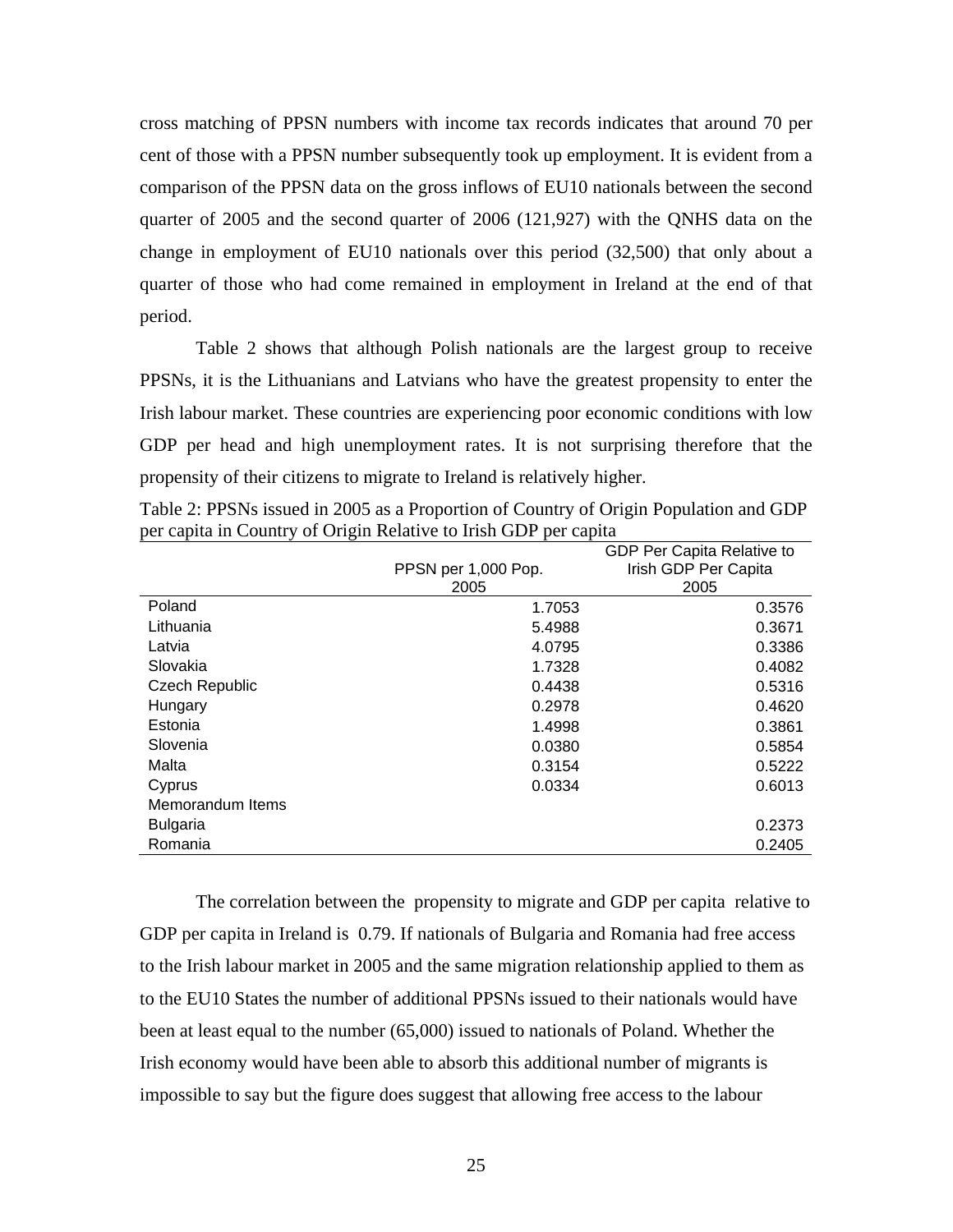**Figure 14: Propensity to Migrate from EU10 States and Relative Living Standards, 2005**



market of nationals from Bulgaria and Romania could result in a considerable increase in the gross inflow of migrants when these States join the EU in 2007.

#### *3.4 Average Hourly Earnings of Employees in Ireland*

The earnings data for Ireland do not distinguish between earnings of Irish and foreign workers. Nevertheless, it is worth looking at earnings growth before and after enlargement in the context of the data on employment of EU10 nationals in Figures 7 and 8 to see if there is any relationship between employment of nationals from the EU10 States and earnings growth. The data in Figure 15 on hourly earnings of employees in Ireland indicate a decrease in earnings growth rates at the aggregate level and for eight of the ten sectors for which data are available. In the five quarters prior to accession the average hourly earnings of employees grew by 8.8 per cent whereas in the five quarters post-accession they grew by 5.7 per cent. While it is not possible to say to what extent the slow down in earnings growth was influenced by the inflow of workers from the EU10 States, economic theory suggests that an increase in the supply of workers should exert downward pressure on earnings growth. However, a decrease in earnings growth of the magnitude recorded between the pre- and post-accession periods is well within historical experience and it may have been influenced by other factors as well as immigration. Further research is needed to try and identify the relative importance of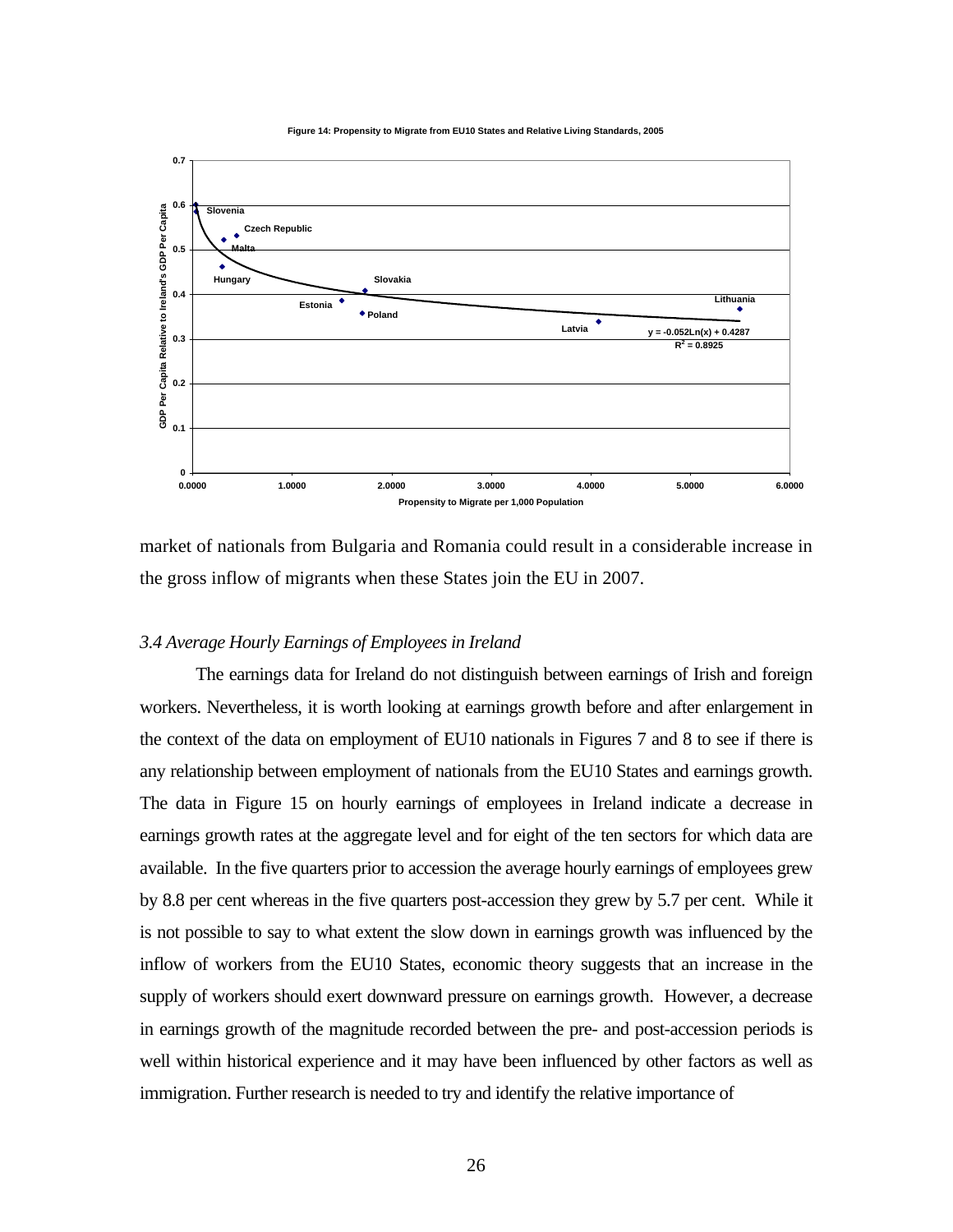

**Figure 15 Average Hourly Earnings Growth in Ireland by Sector in Five Quarters Before and After Enlargement by Sector**

immigration and other factors, such as continuing strong labour demand, on the slow-down in earnings growth between the pre- and post-accession periods.

Some support for the view that factors other than immigration were at work is provided by the behaviour of earnings growth in two of the sectors in which the largest percentage increases in employment of EU10 nationals occurred. In construction, employment of EU10 nationals increased by two and a half times from 6,000 in Q4 2004 to 15,200 in Q4 2005 while in wholesale and retailing employment of accession state nationals doubled from 4,000 to 8,000. In the five quarters before and after accession earnings in construction grew from 6.7 per cent to 8.2 per cent, while in wholesale and retailing they increased from 3.9 per cent to 5.4 per cent. It should also be noted that the ranking of these two sectors in terms of earnings remained unchanged after enlargement. In construction average hourly earnings in March 2004 amounted to  $\text{€16.70}$  and to  $\text{€18.61}$  in September 2005 while in wholesaling and retailing they increased from  $\text{ } \infty 5.95$  to  $\text{ } \infty 6.86$ .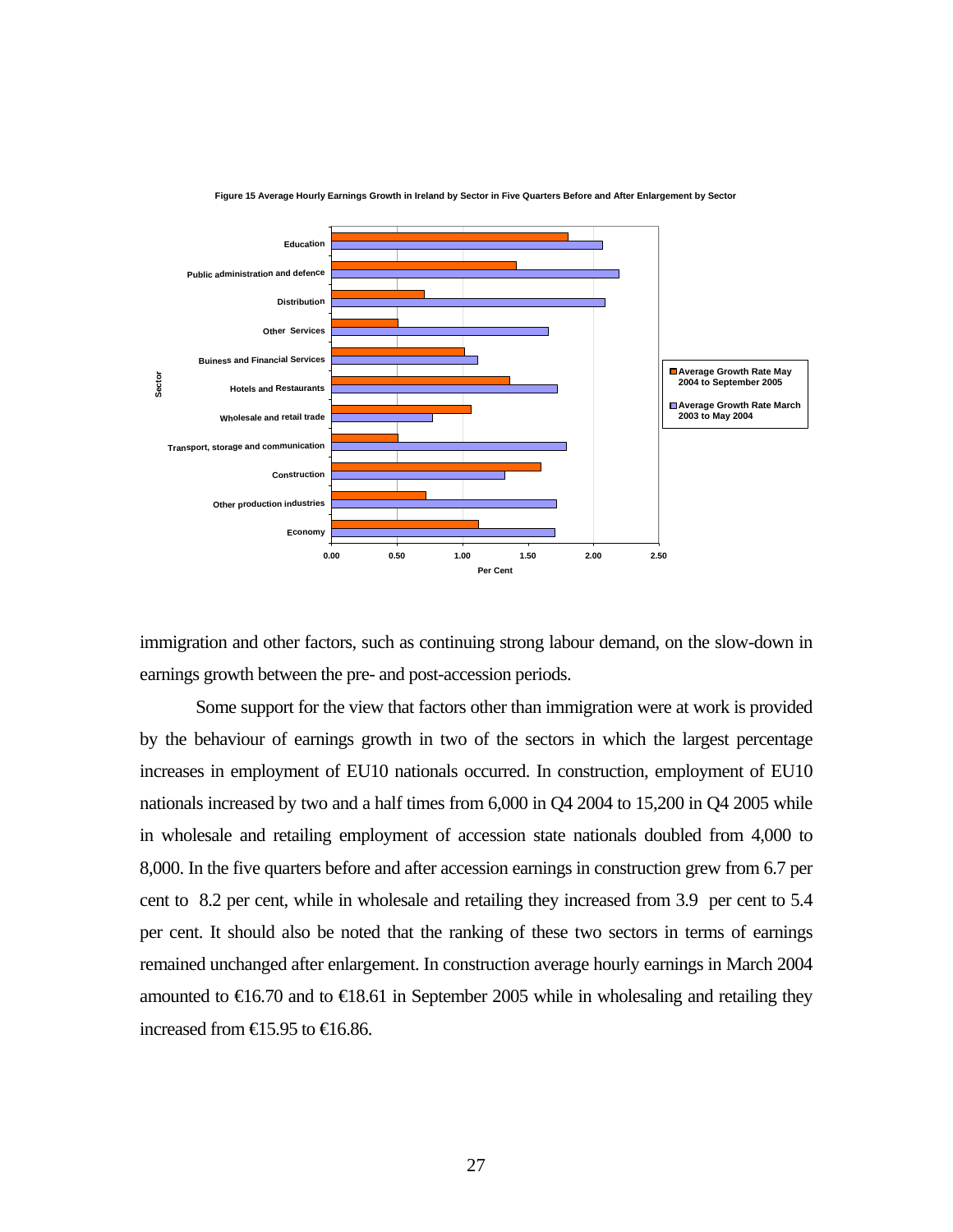#### **4. Job Displacement and Concerns About Bulgaria and Romania**

### 4.1 Job Displacement

The inflows of immigrants from the EU10 Member States in the post-accession period have been much larger than expected mainly because of continuing strong labour demand and probably because of re-direction of migration from countries which imposed transitional rules on access to their labour markets. The scale of the inflows has put increased pressure in Ireland on the price of renting and buying accommodation, on transport and other infrastructure. In addition there have been a number of developments that have resulted in some concern that Irish workers in certain sectors are being displaced by foreign workers who are being paid less than the collectively agreed rates of pay. These issues were first brought to national prominence by the Gama and Irish Ferries cases (see boxes). A number of examples similar to the Gama case have subsequently

#### **The Gama Case**

On 8 February 2005 the Socialist T.D. Mr. Joe Higgins alleged in the Irish Parliament that Gama Construction Ireland, which employed approximately 2,000 construction workers on public works projects, paid its unskilled workers between  $\mathcal{L}$  and  $\mathcal{L}$  per hour and its skilled workers somewhere over €3 per hour. Gama Construction Ireland operates under the umbrella of Gama International B.V. (established in the Netherlands in 2003) and Gama Group, the parent company in Turkey.

Mr. Higgins pointed out that the minimum wage is  $\epsilon$  per hour and that the registered employment agreement for the lowest paid operative in construction is  $\epsilon$  2.96 per hour. The Taoiseach (Prime Minister) said that the matter would be investigated by the labour inspectorate of the Department of Enterprise, Trade and Employment.

On 23 March 2005 Mr. Higgins said that Gama had paid up to €40 million into bank accounts in Finansbank in Amsterdam in the names of their Turkish employees'. He said the money was probably the difference between what the employees were paid in Turkey and the agreed trade union rate in Ireland. While the Turkish workers had signed documents authorising the creation of these bank accounts they said the form they signed was in English, which they did not understand, and that they learned of the existence of the bank accounts only after the investigation into the company began.

Gama Construction Ireland rejected the allegation about underpayment of its Turkish workers. It said that its Turkish employees received some of their wages in Ireland subject to Irish taxation, a portion in Turkey subject to Turkish taxation and that a portion was paid into a Dutch bank on a remittance basis of taxation allowed by the Irish government. Under the remittance basis earnings paid to foreign nationals working in Ireland were only liable for tax on the portion or earnings required for living expenses in Ireland. The taxation of earnings on a remittance basis is no longer allowed in Ireland.

The Minister for Enterprise, Trade and Employment said in a statement on 12 April 2005 that he had received the report of the Labour Inspectorate into alleged breaches of Employment Rights but was prevented from publishing it following proceedings initiated in the courts by Gama. Although the report was never published a report in the Examiner newspaper in April 2005 indicated that it had failed to clear the company.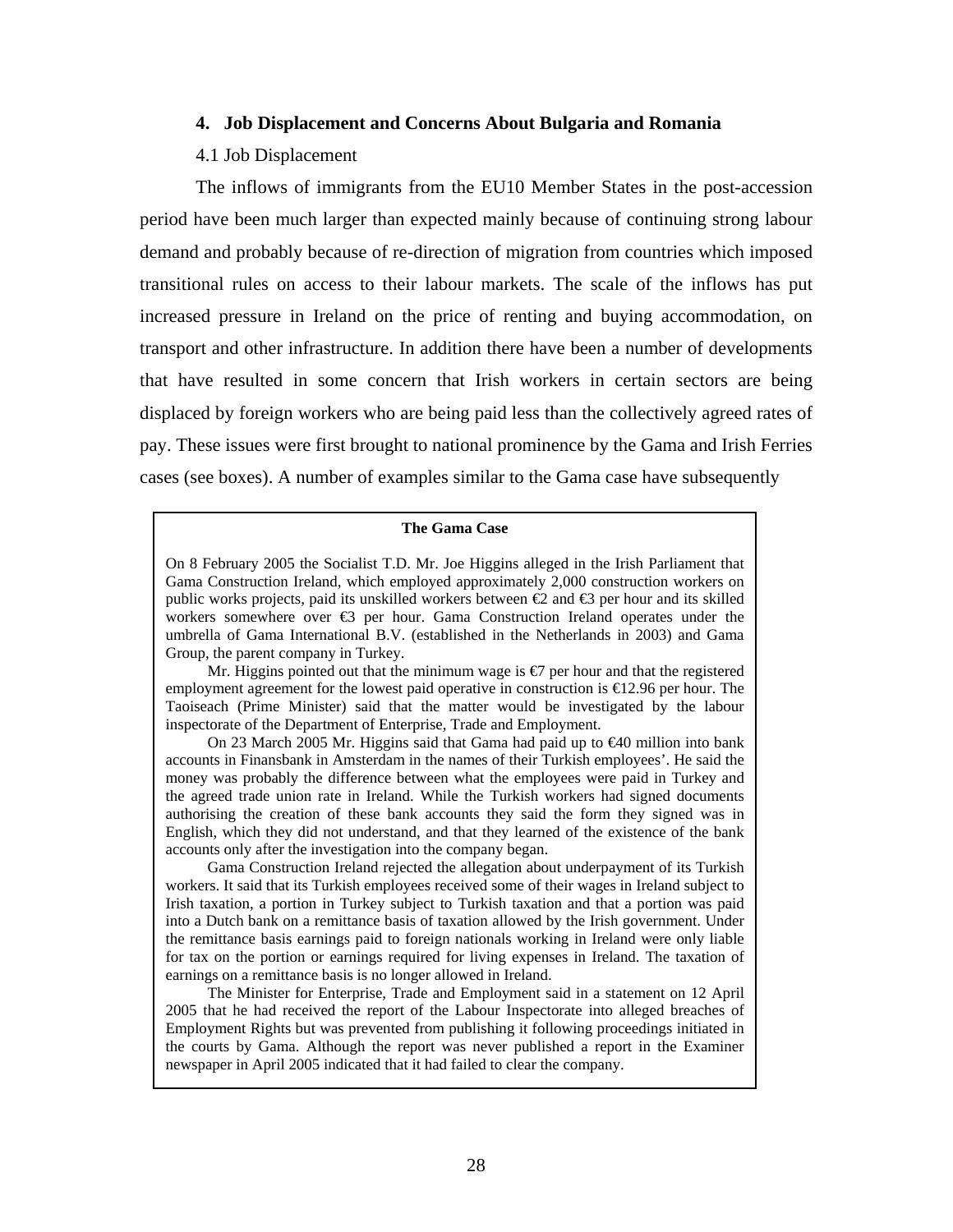#### **The Irish Ferries Case**

In September 2005 the management of a company operating services between Ireland, the UK and France, Irish Ferries, announced that it planned to offer redundancy terms to 543 seafarers and to replace them with agency workers, mainly from Latvia, who would be paid €3.60 an hour, less than half the minimum wage. The company planed to re-register its vessels in Cyprus and justified its action on the grounds that most of its competitors were using hired-in agency crews rather than directly employed seafarers.

The government condemned the company's action but said it could not prevent it reregistering in Cyprus to avoid Ireland's employment laws. Many of the seafarers accepted the redundancy offer but some members of the trade union SIPTU reacted in November by occupying one of the company's ships while it was docked in Wales. There was considerable public support in Ireland, the UK and France for the seafarers. It culminated in December 2005 in the biggest national demonstration seen in Ireland in almost thirty years. In addition to supporting the seafarers many of those participating in the demonstration demanded that foreign nationals employed in Ireland should be paid the collectively agreed rate of pay for the job. Irish Ferries eventually entered into negotiations with SIPTU. A compromise settlement was reached under which the company could proceed with its plan to re-register its vessels in Cyprus but agreed to pay its agency workers the minimum wage €7.65 per hour.

The European Trade Union Confederation believes that the core issues raised by the Irish Ferries case are similar to the Vaxholm case in Sweden.

been cited by different trade unions as evidence of foreign companies employing their nationals at lower than the legally recognised rates of pay for the job<sup>7</sup>.

The leader of the Labour Party, Mr. Pat Rabbitte, raised the displacement question

and its implications for the free movement of labour in an interview he gave to the Irish

Times on the 3rd of January 2006 when he said:

 $\overline{a}$ 

…displacement is going on in the meat factories and it is going on in the hospitality industry and it is going on in the building industry.

The time may be coming when we will have to sit down and examine whether we would have to look at whether a works permit regime ought to be implemented in terms of some of this nonnational labour, even for countries in the EU. We didn't require any such regime at the time of accession. The time may be coming when we have to examine it because we need to know more about what is going on.

What Irish Ferries has done has lanced the boil and we need to know more about the numbers coming here, the kind of work they are engaged in, the displacement effect, if any, on other sectors. We need to look at that because there is anecdotal evidence about it happening in meat factories and happening in the hospitality industry.

<span id="page-29-0"></span> $7$  These examples include claims of Polish workers being underpaid at the Electricity Supply Board power station at Moneypoint, Hungarian workers being underpaid at the Spencer Dock construction site, and Serbian workers being underpaid by a Belgrade based sub-contractor involved in the renewal of the electricity network. All of these claims have been contested by the main contractors responsible for the projects.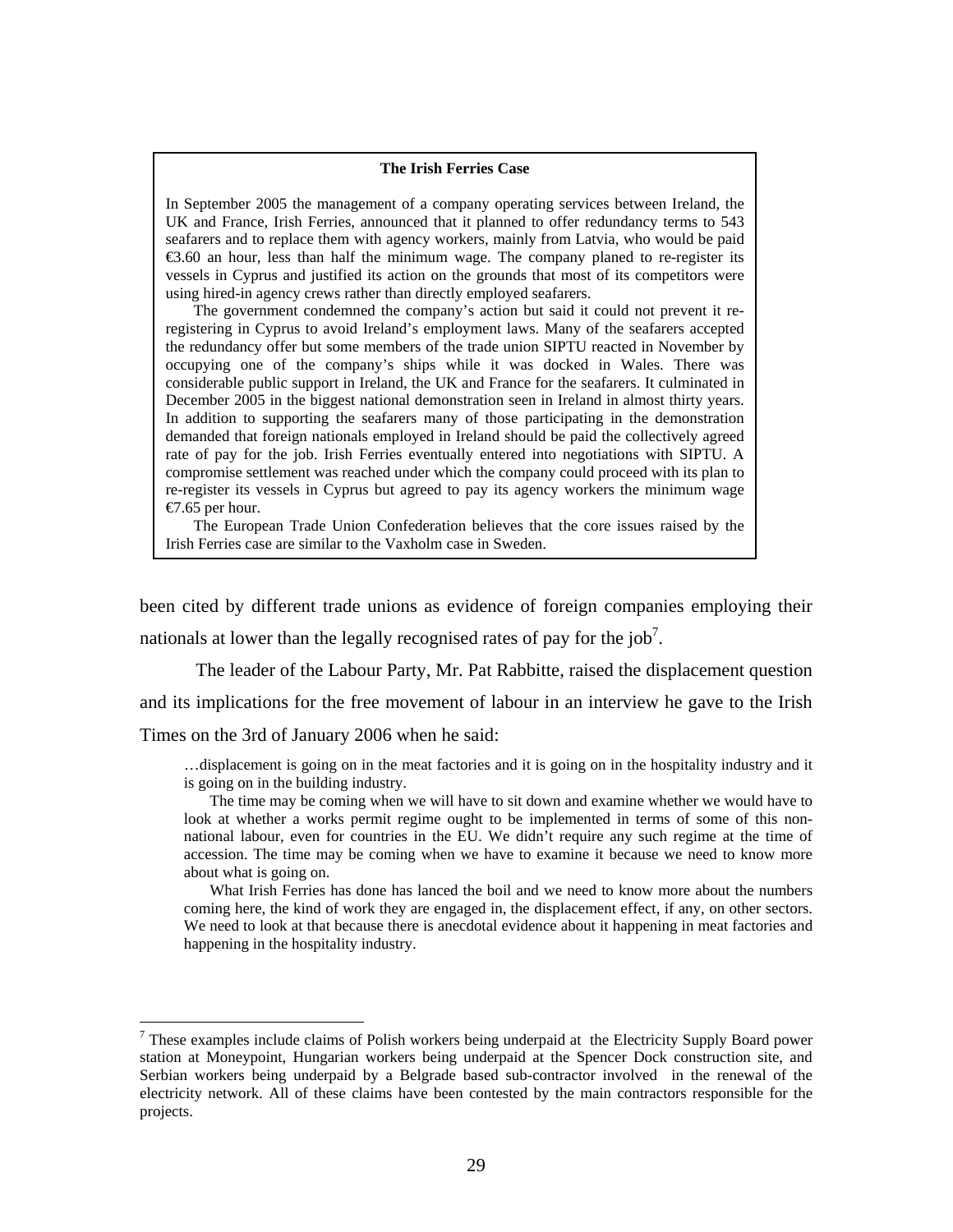These remarks were criticised by the Government parties but welcomed by the trade unions. The Minister for Enterprise, Trade and Employment said the Government had no plans to review its decision to allow workers from the EU10 states free access to the labour market without requiring a work permit.

The only statistical data which have been used to support the argument about displacement were cited in an article in the Irish Times on 13 January 2006 by the Head of Research at SIPTU, the country's largest trade union (see O'Riordan 2006). He used earnings and employment data for the manufacturing sector to argue that "unregulated immigration and unscrupulous hiring practices are undermining wages and conditions". His evidence shows that earnings growth fell in the manufacturing sector from 4.7 per cent in the year ending March 2005 to 2.1 per cent in the year ending September 2005 and that the *level* of hourly earnings fell in some sub-sectors such as food products, office machinery and computers, and electrical machinery. He supported his case with data on employment in the manufacturing sector which show that the number of foreign workers increased by 8,000 while the number of Irish workers decreased by 19,400 between September 2004 and September 2005.

This evidence is circumstantial. It infers that earnings growth fell in manufacturing because foreign workers took lower wages in some sub-sectors and displaced Irish workers. However, the decrease in earnings growth in manufacturing could be due to other factors such as seasonal changes in employment. A comprehensive earnings series developed in the ESRI (see Doyle 2006) shows that in other production industries (which is comparable to manufacturing) a similar trend to the one identified by O'Riordan was observed between March 2002 and September 2002 and March 2003 and September 2003 before the increase in immigration from the EU10 States, as Figure 16 shows.

The QNHS employment data for the period Q4 2004 to Q2 2006 indicate that the number of migrants in other production industries and in hotels and restaurants has increased while the number of Irish workers in these sectors has decreased. In the remaining sectors employment of Irish and foreign workers have both increased. The earnings data show that there has been no decline in the aggregate level of earnings since enlargement in either the industrial or hotels and restaurants sectors or indeed in any of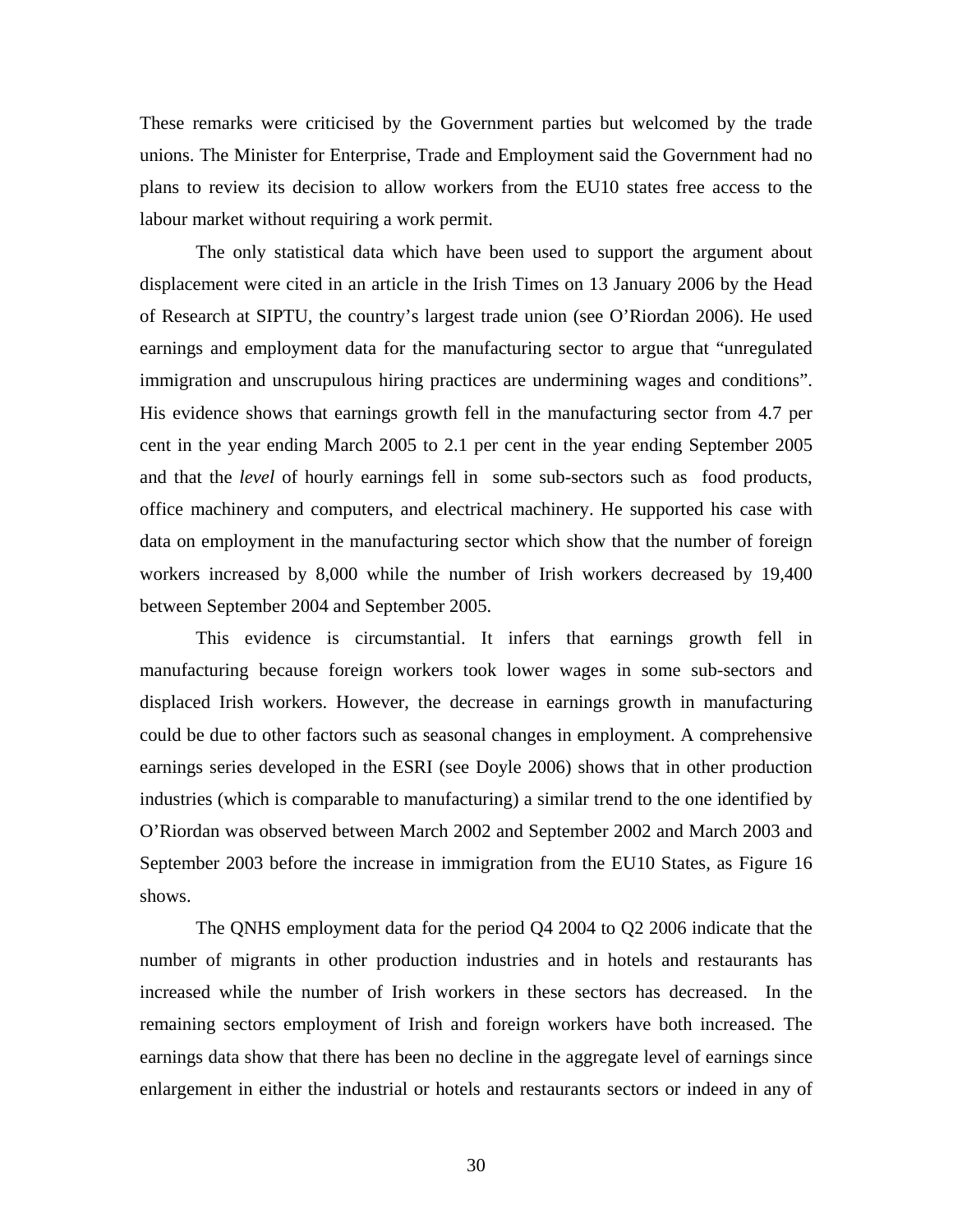the remaining sectors. The substitution of migrant workers for Irish workers in some sectors is the kind of labour turnover one would expect as Irish workers take advantage of



a growing labour market to move into higher paying jobs and migrants fill the resulting vacancies.

If there was displacement on a significant scale, one would expect to see some evidence of it in falling vacancies and rising unemployment. At the beginning of the enlargement in May 2004 the percentage of firms in all sectors reporting vacancies was 10.6 per cent, in May 2005 the figure was the same and by February 2006 it had risen to 16.7 per cent. In the manufacturing sector 18.9 per cent of firms reported vacancies in May 2004, 19.5 per cent reported vacancies in May 2005 and 22.2 per cent reported vacancies in February 2006. The vacancies data suggest that the demand for labour remained strong after enlargement and they provide no evidence of a substantial reduction in the number of jobs available in the economy.

Similarly there is no evidence from the unemployment data that displacement of Irish workers has resulted in an increase in the unemployment rate. In an article in the Irish Times on 14 January 2006 addressing the displacement issue, Garret FitzGerald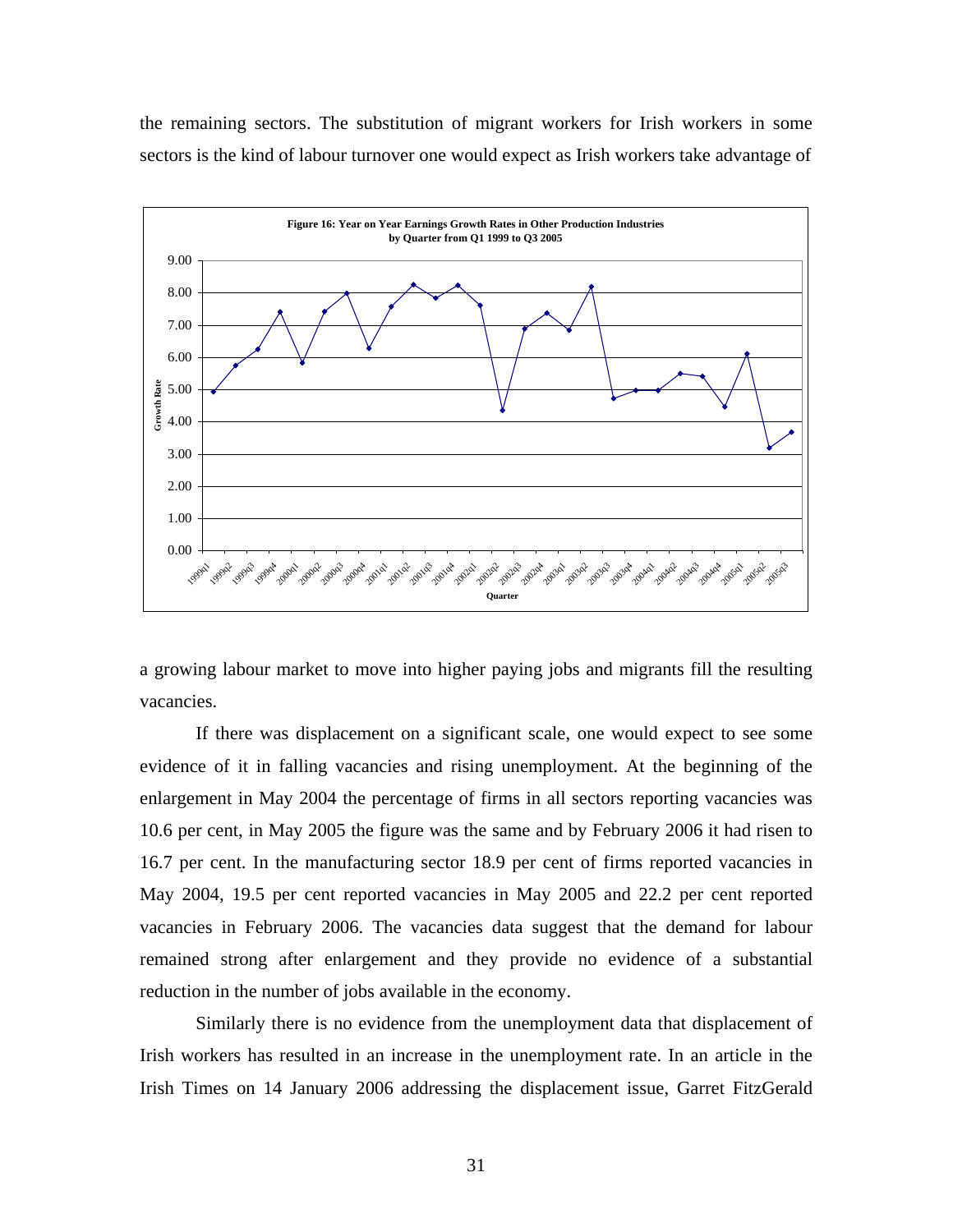noted that since the Irish labour market was opened to CEE nationals the unemployment rate had actually fallen up to December 2005. The data on unemployment in the second quarter of 2006 show that there has been only a marginal change to 4.3 per cent from 4.1 per cent since then. As FitzGerald points out:

…if there has been significant displacement of Irish workers by immigrants in some sectors, the unemployment data suggest they must have been re-employed elsewhere. And, in so far as there is a difference between Irish and immigrant workers, part at least of this phenomenon could be accounted for by Irish workers moving to better-paid jobs, and being replaced by lower-paid immigrants in their old positions.

The statistical data that have been used to address the displacement issue are capable of different interpretations and further research would be needed to disentangle them. On the evidence available to date, displacement does not appear to be a source of disturbance in the labour market at the macroeconomic level.

Nevertheless, at the microeconomic level the Irish Ferries, Gama and other cases were regarded by the Irish Congress of Trade Unions (ICTU) as breaching the terms of the social partnership arrangement between the trade unions, the employers and the Government. The last national agreement expired at the end of 2005 and the government issued an invitation to the social partners to participate in a new agreement in October 2005. The ICTU deferred accepting this invitation pending clarification from the government that issues relating to employment standards, displacement, inspection and enforcement would be discussed before negotiations on rates of pay under a new national agreement. The Irish Ferries and Gama cases were cited by the trade unions as examples of the failure of the regulatory regime to respond effectively to the exploitation of foreign workers and displacement of Irish workers in the pursuit of greater profits by the business community. They secured agreement from the employers and the government before negotiations on a new social partnership agreement began in February 2006 that the initial items on the agenda would be how to implement and strengthen the range of labour legislation intended to preserve established labour standards including employment rights, health and safety, non-discrimination and equal rights of both Irish nationals and migrants.

The negotiation of the social partnership agreement in the early part of 2006 was much more protracted than usual because of the difficulty of securing agreement on how employment rights could be protected. The document which eventually emerged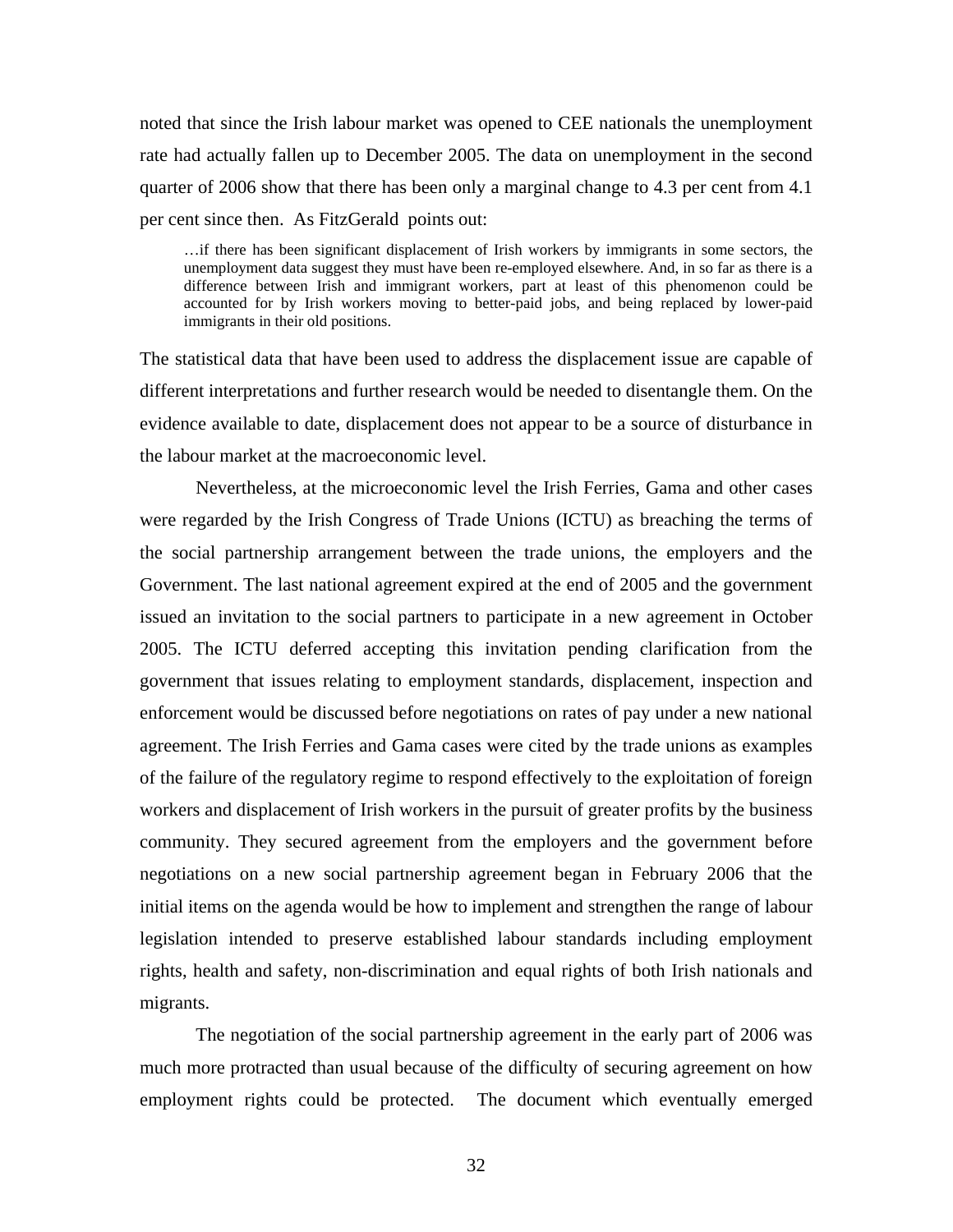"Towards 2016" sets out a ten year agreement between the social partners with an initial 27 month pay phase and a package of measures designed to increase public confidence in the system for securing compliance with employment rights and labour standards. These measures include:

- the establishment of a statutory Office of the Director for Employment Rights Compliance (ODERC);
- an increase in the number of labour inspectors from 31 to 90 by the end of 2007;
- greater co-ordination between organisations concerned with employment rights compliance;
- legislation to allow Authorised Officers of the Department of Enterprise, Trade and Employment and ODERC to work in the Joint Investigative Units operated by the Department of Social and Family Affairs and the Revenue Commissioners to address evidence suggesting non-compliance exists;
- improvement in record keeping to protect workers' employment rights;
- legislation to strengthen the powers of the Minister for Employment, Trade and Enterprise to order investigation of suspected cases of breaches of employment rights and compliance and empowerment of the Minister to publish the results of these investigations;
- commitment of more resources for compliance enforcement, adjudication and redress;
- increased penalties for non-compliance with employment law;
- legislation to amend the Protection of Employment Act 1977 to establish a Redundancy Panel to address exceptional cases of compulsory collective redundancy where the staff are to be replaced by new employees on materially reduced terms and conditions of employment;
- support for employment standards by empowering public contracting authorities to seek certification from contractors of public works of compliance with employment rights at suitable intervals;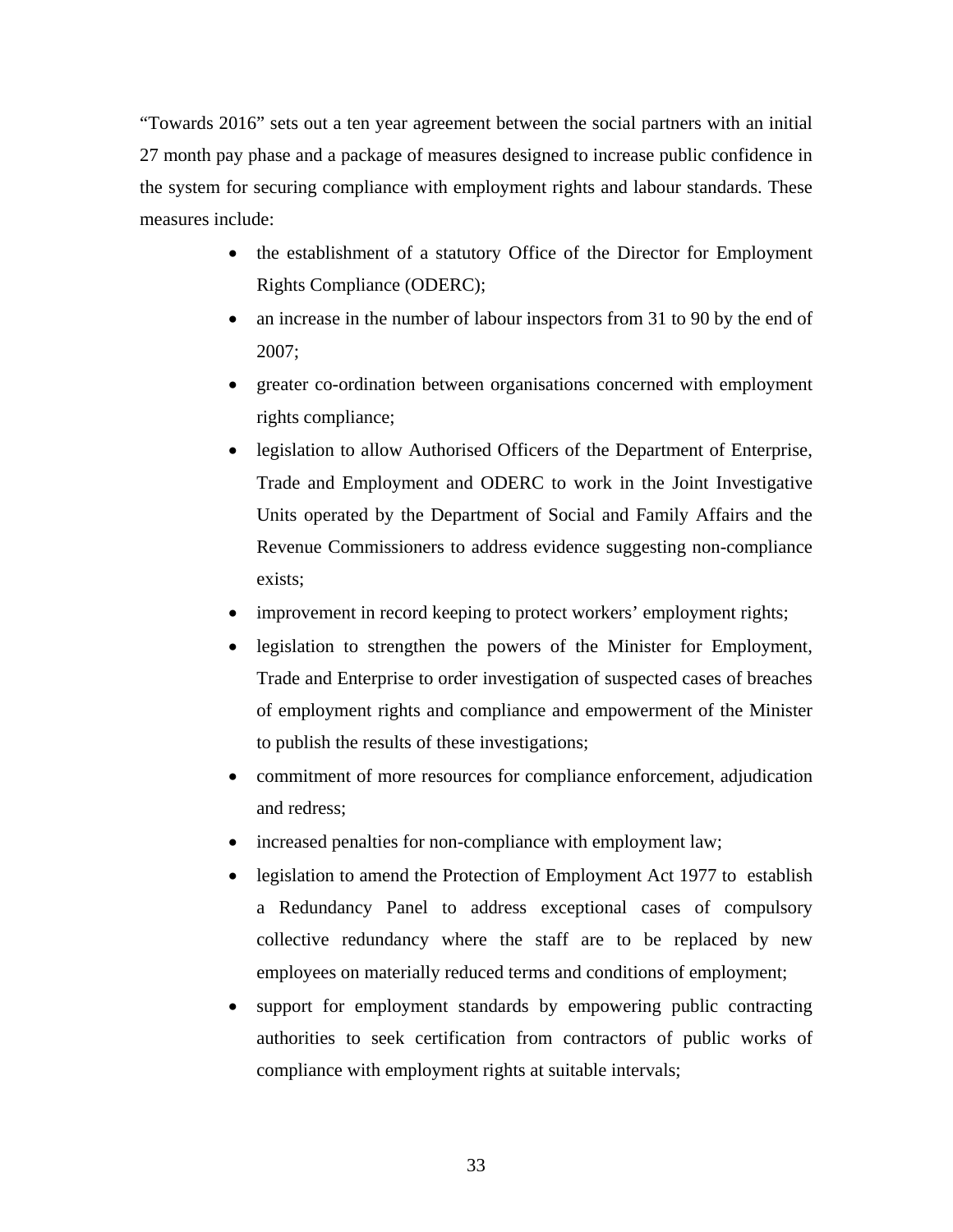The thrust of these measures is to ensure that there is no repetition of the Gama or Irish Ferries cases and that a new regime of implementing agreed labour standards is initiated.

#### 4.2 Concerns about the Next Enlargement

Despite the positive effects of EU enlargement for Ireland's economy and labour market the government decided in October 2006 that it would not allow nationals from Bulgaria and Romania free access to the Irish labour market when they join the EU in 2007. The announcement of the Irish government's decision came within minutes of a similar decision by the UK. It was reported by Reid (2006) in the Irish Times on 19 October 2006 that there were consultations between the two countries about this issue and that "there is an acknowledgement among senior officials that in practical terms, the regime in Ireland in relation to workers has to be very similar to that operating in Britain, because of the common travel area between both countries."

The decision not to allow Bulgarian and Romanian nationals free access to the Irish labour market was in line with recommendations made by both IBEC (see Irish Times 21 October 2006) and the ICTU (2006), the representative organisations of the employers and the trade unions, and in the Economic and Social Research Institute's *Quarterly Economic Commentary* Autumn 2006. The decision was also supported by both of the main opposition parties.

Two factors appear to have had a particularly important influence on the government's decision. The first is that following the two year review in May 2006 of the transitional arrangements for the EU10 States there was only a partial relaxation of the restrictions on EU10 nationals' access to the labour markets of France, Belgium, Luxembourg and Italy and no lifting of the restrictions in Austria, Germany and Denmark. The second is that when the decision was announced in October 2006 only Finland and Slovakia had told the European Commission that it would allow free access of Bulgarian and Romanian nationals to its labour market.

Other factors which may have influenced the decision are:

• the strains which the inflow of immigrants is placing on infrastructural and other resources;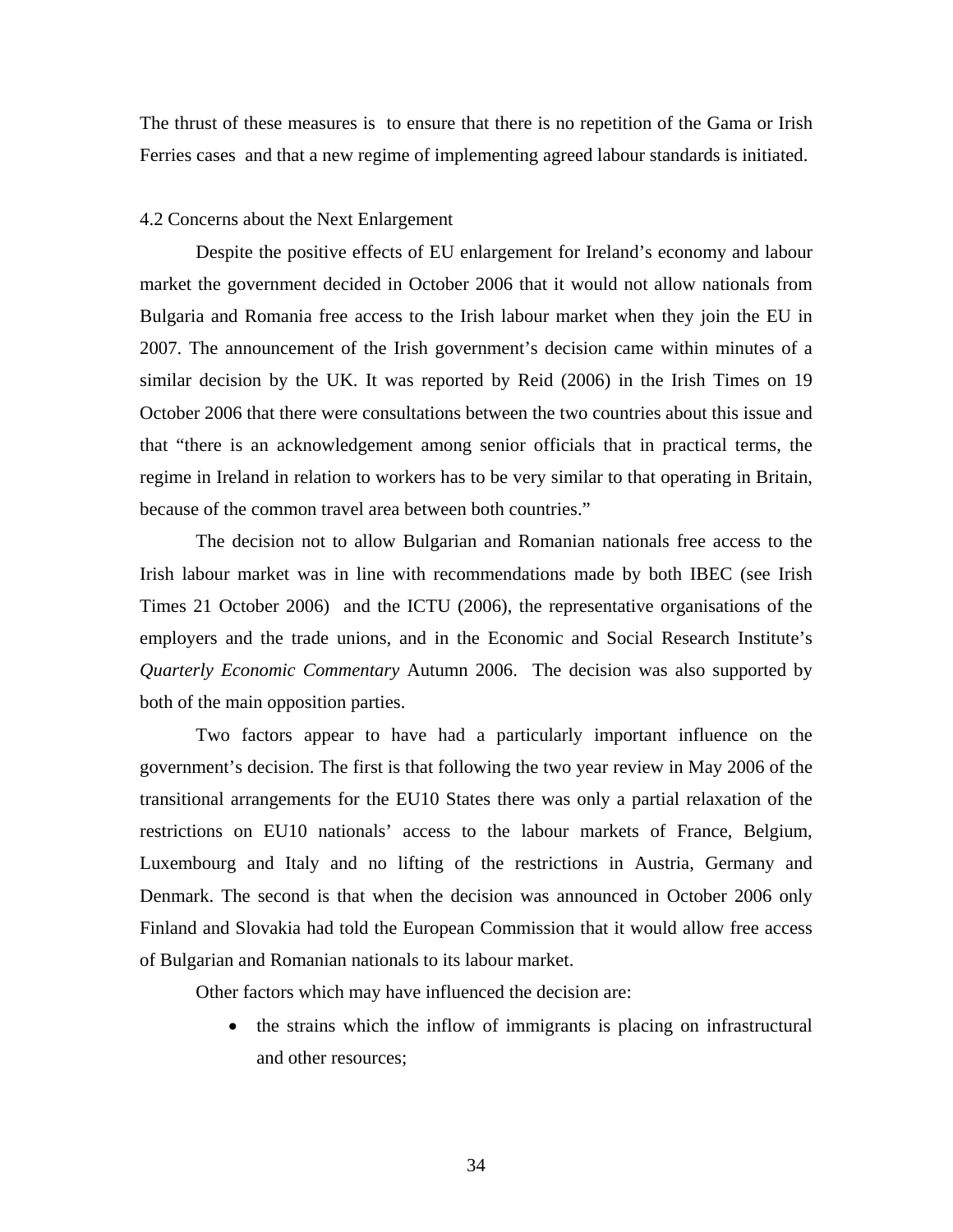- the fact that Ireland's foreign-born population almost tripled from 3.2 per cent in 1996 to 9.2 per cent in 2006 whereas it took the UK and the USA at least 40 years to double their immigrant populations in the last century;
- the desire of the trade unions and the employers to monitor how the new arrangements for compliance with employment law are working;
- the view of the government that there is a sufficient supply of migrant workers from within the EU25 to meet the economy's needs;
- the difficulties which non-English speaking migrants encounter in finding employment appropriate to their level of qualifications and the downward pressure which they put on wages at the lower end of the earnings distribution by taking employment in lower skilled jobs;
- the results of a survey by the ESRI (2006) showing that although immigrants appear to experience less discrimination in Ireland than in other EU countries with a longer history of migration, one-fifth of immigrants entitled to work in Ireland say they have been discriminated against when looking for a job;
- the results of an opinion survey in the Irish Times on 23 January 2006 showing that a large majority of respondents favour the use of a work permit scheme to regulate labour migration;

The Irish government's decision to implement transitional arrangements for citizens of Bulgaria and Romania is intended to provide a breathing space in which to monitor compliance with the new arrangements for implementing labour law. It may also allow time for the development of policies for the integration of migrants into Irish society and to strengthen existing policies to combat discrimination and xenophobia which many of the actors involved regard as an immediate priority.

### **5. Conclusions**

In December 2003 the Accession Treaty was signed by the existing member states of the European Union and the ten Accession States (EU10). It was therefore agreed that ten new Member States would join the European Union on the  $1<sup>st</sup>$  of May 2004. The Treaty provided for transitional arrangements whereby countries could restrict access to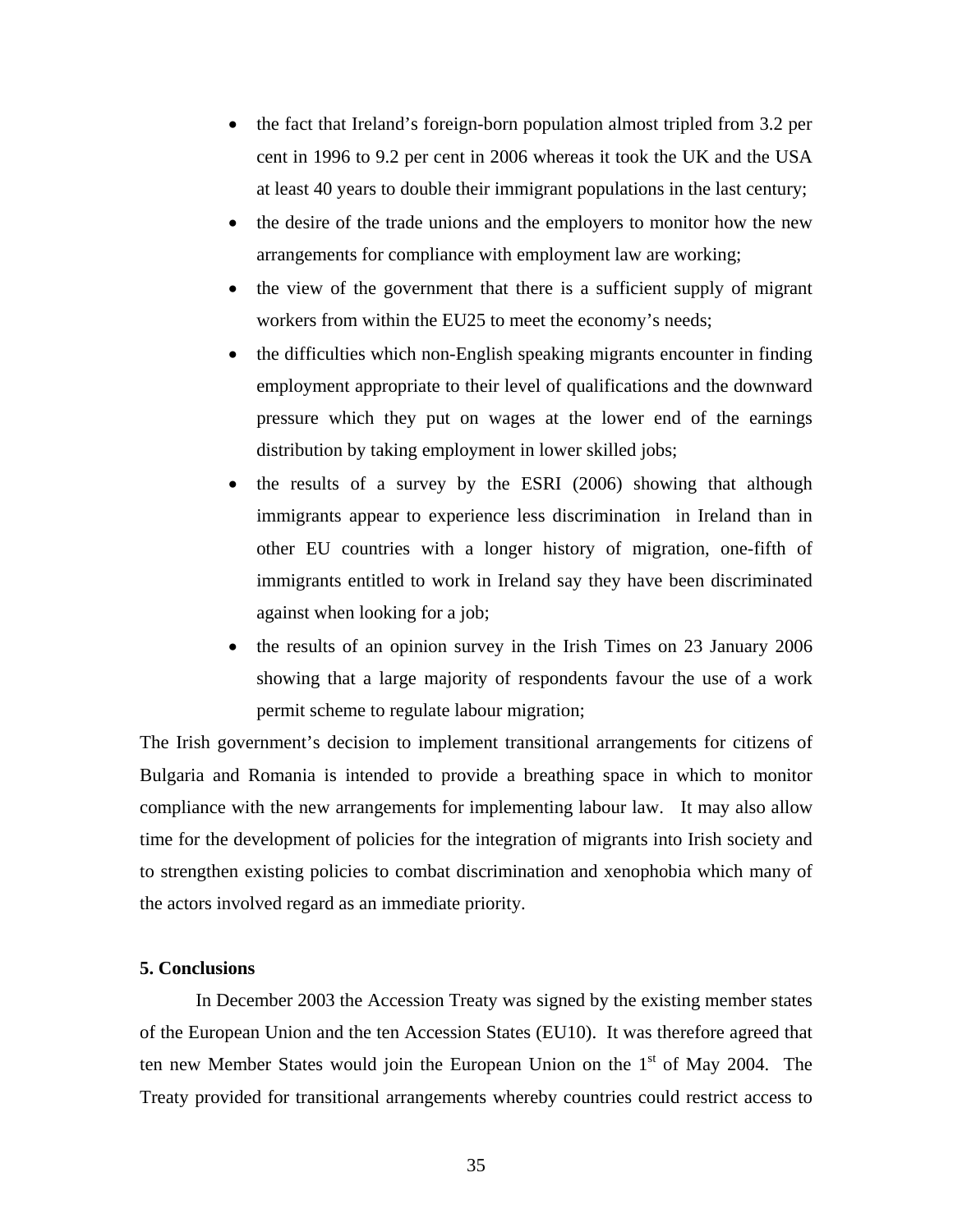their labour markets for a period of up to seven years. Fears of mass immigration and welfare tourism fuelled enlargement debates across Europe which resulted in only three countries, Ireland, Sweden and the UK, opening their labour markets to citizens from the Accession States from the  $1<sup>st</sup>$  of May 2004. However, both Ireland and the UK restricted social welfare access to Accession State nationals for up to two years. As it is now two years since the EU10 countries became members of the European Union this paper has evaluated developments in Ireland.

Two years is a relatively short period for following up what has happened and in practice the period is even shorter. In the Irish case, we have labour market data for EU10 States mainly for the period Q4 2004 to Q2 2006 following enlargement so that it is difficult to make comparisons of their labour market position before and after enlargement. As it takes time to react to new circumstances, like new rules regarding migration, we cannot expect the full effect of the change to have taken place in such a short period. However, the information for this short period may contribute to better knowledge of the likely effects of the deregulation of migration in Ireland from the EU10 States.

Economic theory proposes income as an important factor influencing migration. People tend to migrate from countries with low-income levels to countries with highincome levels. At the time of enlargement the average GDP per capita of the Accession States was only a quarter that of the existing EU15. Therefore, as anticipated the migratory flows in both the pre- and post-enlargement periods have been from the poorer EU10 States to the richer existing member states. The flows from the EU10 States to Ireland increased much more than was expected in the post-enlargement period. In the two years after enlargement, the gross inflows of immigrants to Ireland reached the highest levels recorded since annual estimates began in 1987. In 2004/05 the annual inflow amounted to 70,000 and in 2005/06 it amounted to 86,900. These inflows compare with an annual inflow of 3,400 forecasted before enlargement. Over forty per cent of these immigrants came from the EU10 States, with approximately twenty per cent from Poland and ten per cent from Lithuania. Although Polish nationals comprise the majority of the immigrants from the EU10 States, Latvians and Lithuanians have the highest propensity to migrate to Ireland. Relative to their populations Lithuanians, for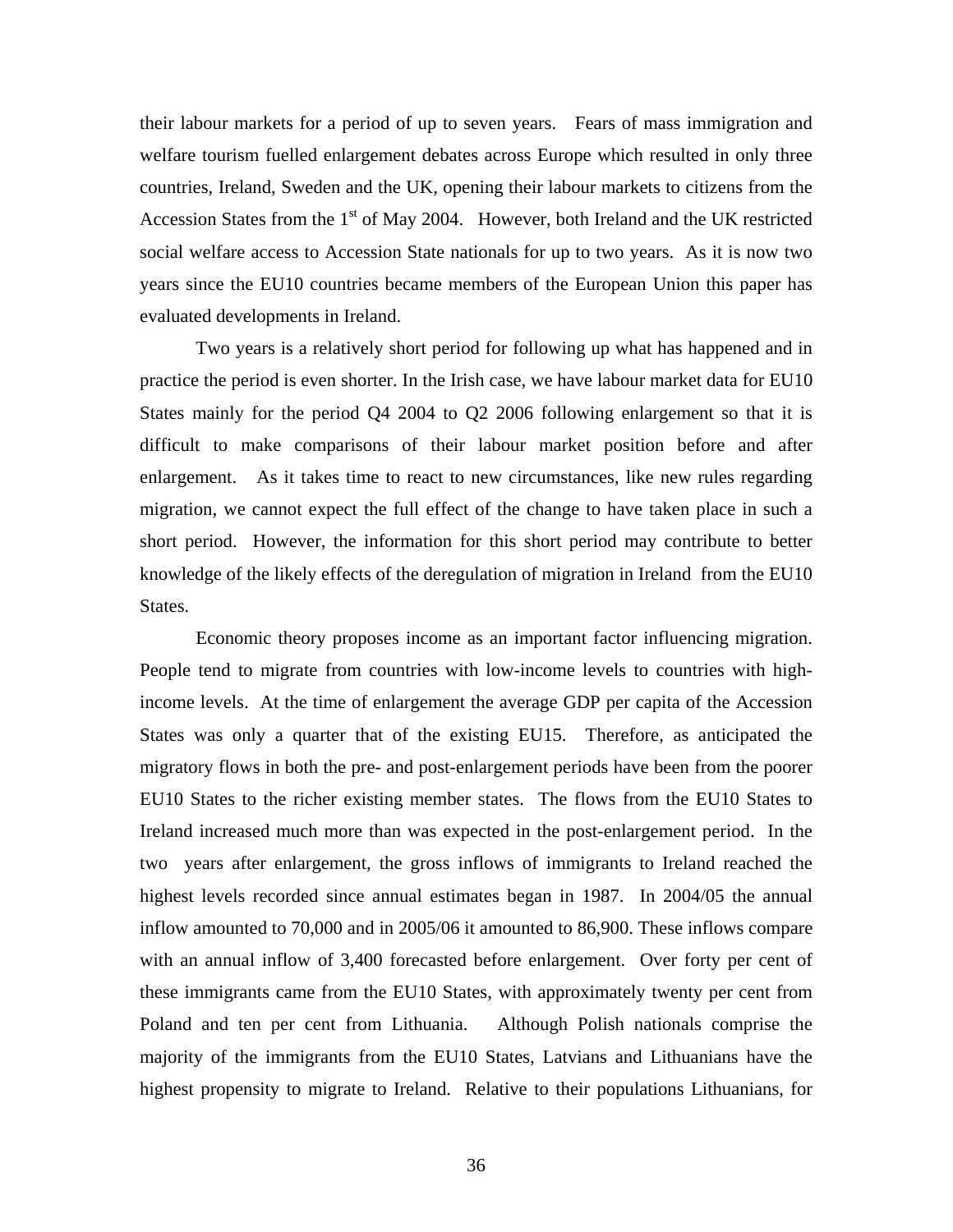example, are more than three times as likely to migrate to Ireland as Poles. The propensity of nationals of the EU10 States to migrate to Ireland is strongly related to the ratio of GDP per head in the country of origin to GDP per head in Ireland. The smaller is this ratio the greater is the propensity to migrate. A corollary of this is that if living standards between Ireland and the EU10 States converge in the future, as they have within the EU15 States, the propensity to migrate will fall.

Higher incomes alone are not a sufficient pull factor for migration, as people generally won't migrate if there are no available jobs. Therefore the labour market situations in the home and host countries are also important factors influencing a person's decision to migrate. At the time of enlargement, unemployment levels in the EU10 States were relatively high compared with Ireland. The Irish labour market was in a very strong position at the time of enlargement. Employment growth in 2003 was 2.8 per cent and the unemployment rate was 4.5 per cent.

In the year prior to enlargement 65,000 Personal Public Service Numbers were issued to nationals of the Rest of the World excluding the EU15 and the USA with 14 per cent going to EU10 nationals. The Irish Government was hoping in the period after enlargement that most of the economy's requirements for migrant workers could be sourced from the EU10 or EU15 States. In 2006, two years after enlargement, the number of Personal Public Service Numbers issued to nationals of the Rest of the World excluding the EU15 and the USA is expected to increase to179,000 and 80 per cent of these number are expected to be issued to EU10 nationals.

In the period from the second quarter of 2005 to the second quarter of 2006 twothirds of the increase in employment of foreign nationals was accounted for by EU10 nationals and over 83 per cent were accounted for by EU25 nationals. In the third quarter of 2004 19,500 EU10 nationals were employed in Ireland. This figure reached nearly 80,000 in the second quarter of 2006. The policy of sourcing most of the Irish economy's need for migrant workers from within the EU25 has, therefore, been very successful in a relatively short period. The strength and flexibility of the Irish labour market appears to have been the main factor explaining why the migratory inflows from the EU10 States were much greater than expected.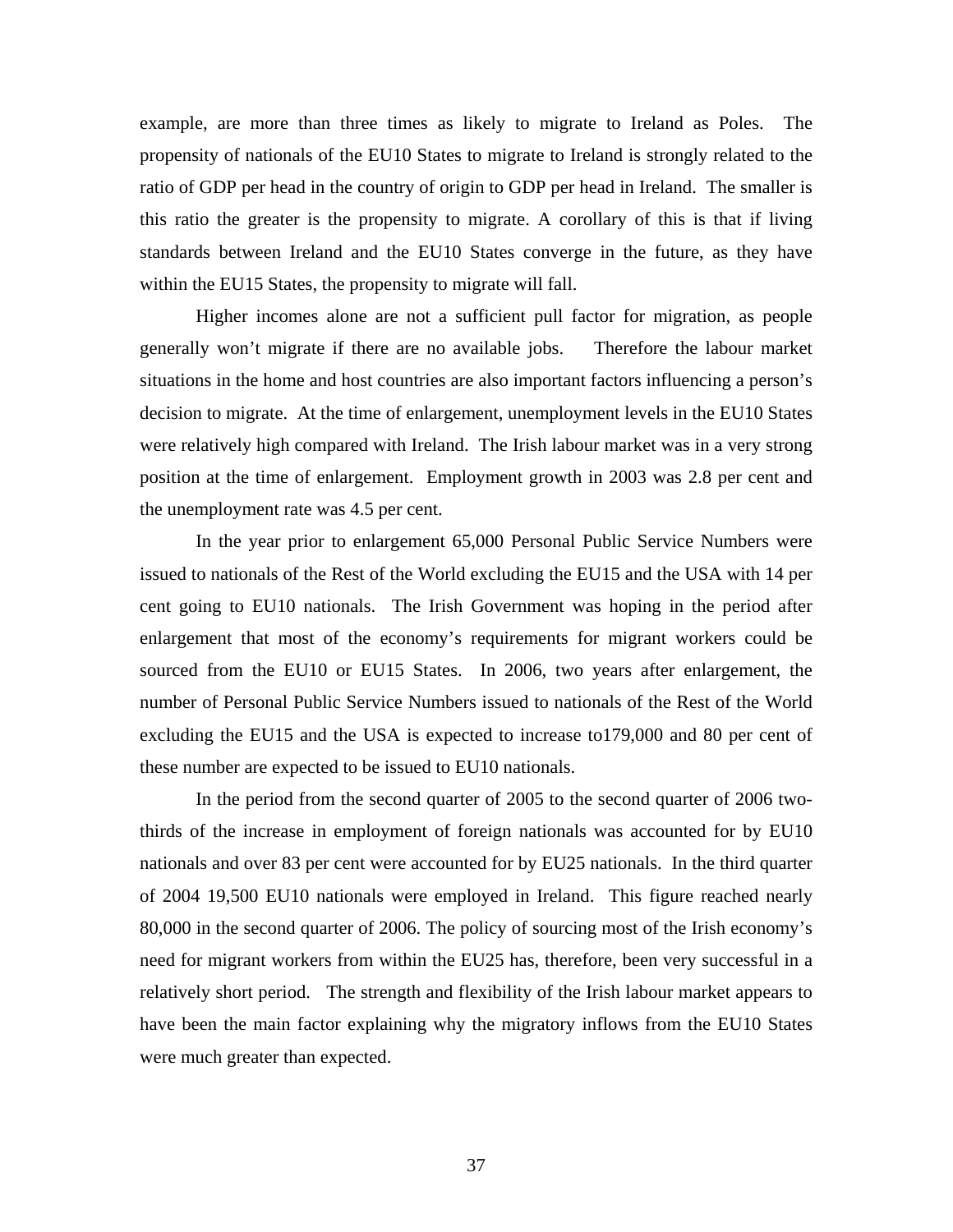In relation to the 'welfare tourism' debate there is no evidence from the Irish experience that EU10 nationals are in any way over-represented in the welfare state schemes. Despite the magnitude of the inflow from the EU10 states, less than 1,000 of their nationals were signing on the unemployment register in March 2006 (FÁS, 2006). EU10 nationals were, therefore, making even less demands on the welfare system than Irish nationals. This outcome would of course have been influenced by the Habitual Residence Condition. Nevertheless, taking the gross inflow data in conjunction with the data on the employment status of the migrants from the EU10 states strongly suggests that nationals of these states are not coming to Ireland for the purposes of "welfare tourism".

In relation to the displacement issue, the evidence suggests that displacement of Irish workers by lower paid immigrants is not a source of disturbance in the labour market. To the extent that there has been displacement in some sectors it could be accounted for, at least in part, by the normal dynamics of the labour market in which Irish workers move to better-paid jobs and are replaced by lower-paid immigrants.

Although there is no evidence that immigration from the EU10 States has resulted in a disturbance to the labour market, the Irish Ferries, Gama and other cases have highlighted the need for better implementation and strengthening of labour law to maintain employment standards and to protect the rights of both Irish and migrant workers. As most of the EU15 States are continuing to maintain partial or full restrictions on nationals from the EU10 states and as the majority of the EU25 States will apply transitional arrangements when the next enlargement of the EU takes place in 2007, the government and the social partners foresee that there is potential for a disturbance to the labour market if nationals of Bulgaria and Romania are allowed free access to the Irish labour market. Accordingly, the Irish government has decided that it will not grant free access to the Irish labour market to nationals of Bulgaria and Romania when these countries join the EU in 2007.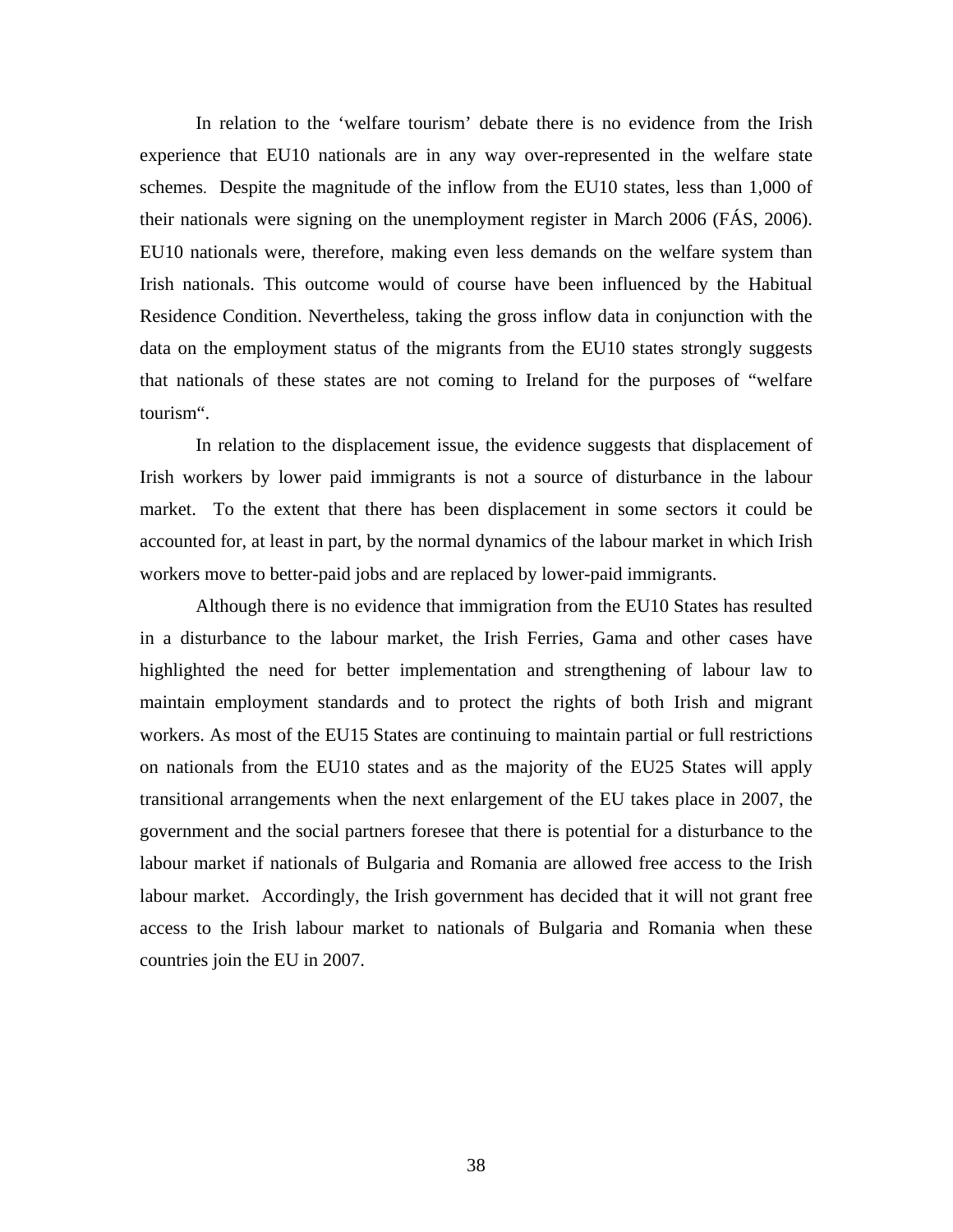## References

Ahern, B. (2004), *Ahern Speaks of Possible Impact of Enlargement on Irish Labour Market, Press Release 23<sup>rd</sup> of February; [www.eu2004.ie.](http://www.eu2004.ie/)* 

Boeri. T., and H. Brücker (2005), "Migration, Co-ordination Failures and EU Enlargement", IZA DP No. 1600.

Central Statistics Office (2005), *Population and Migration Estimates*. Dublin: Central Statistics Office bulletin.

Commission of the European Communities (2006), "Report on the Functioning of the Transitional Arrangements set out in the 2003 Accession Treaty (period 1 May 2004 – 30 April 2006)", Communication from the Commission to the Council, The European Parliament, The European Economic and Social Committee and the Committee of the Regions.

Doyle N. (2006) Earnings series in ESRI *Quarterly Economic Commentary* Spring 2006.

Doyle, Nicola, Gerard Hughes and Eskil Wadensjö (2006*), Freedom of Movement for Workers from Central and Eastern Europe: Experiences in Ireland and Sweden,* Stockholm: Swedish Institute for European Policy Studies.

Dustmann, C., M. Casanova, M. Fertig, I. Preston and C.M. Schmidt (2003), *The Impact of EU Enlargement on Migration Flows*, Home Office Online Report 25/03, <http://www.homeoffice.gov.uk/rds/pdfs2/drsolr2503.pdf>

European Commission (2000), *The Impact of Eastern Enlargement on Employment and Labour Markets in the EU Member States* 

European Commission (2003), P*otential Migration from Central and Eastern Europe into the EU15 – an update.* 

European Commission (2006), *Report on the Functioning of Transitional Arrangements set out in the Accession Treaty 2003*.

FitzGerald, G. (2006), "Some facts on 'displacement' of Irish workers", Irish Times, January 14, 2006.

Irish Congress of Trade Unions (2006), "Observations and Recommendations on the Application of Transitional Measures on the Accession of Bulgaria and Romania to the EU on  $1<sup>st</sup>$  January 2007." [www.ictu.ie](http://www.ictu.ie/)

Irish Times (2002), "Row over impact of Nice on migration" The Irish Times 3/7/2002, [www.ireland.com.](http://www.ireland.com/)